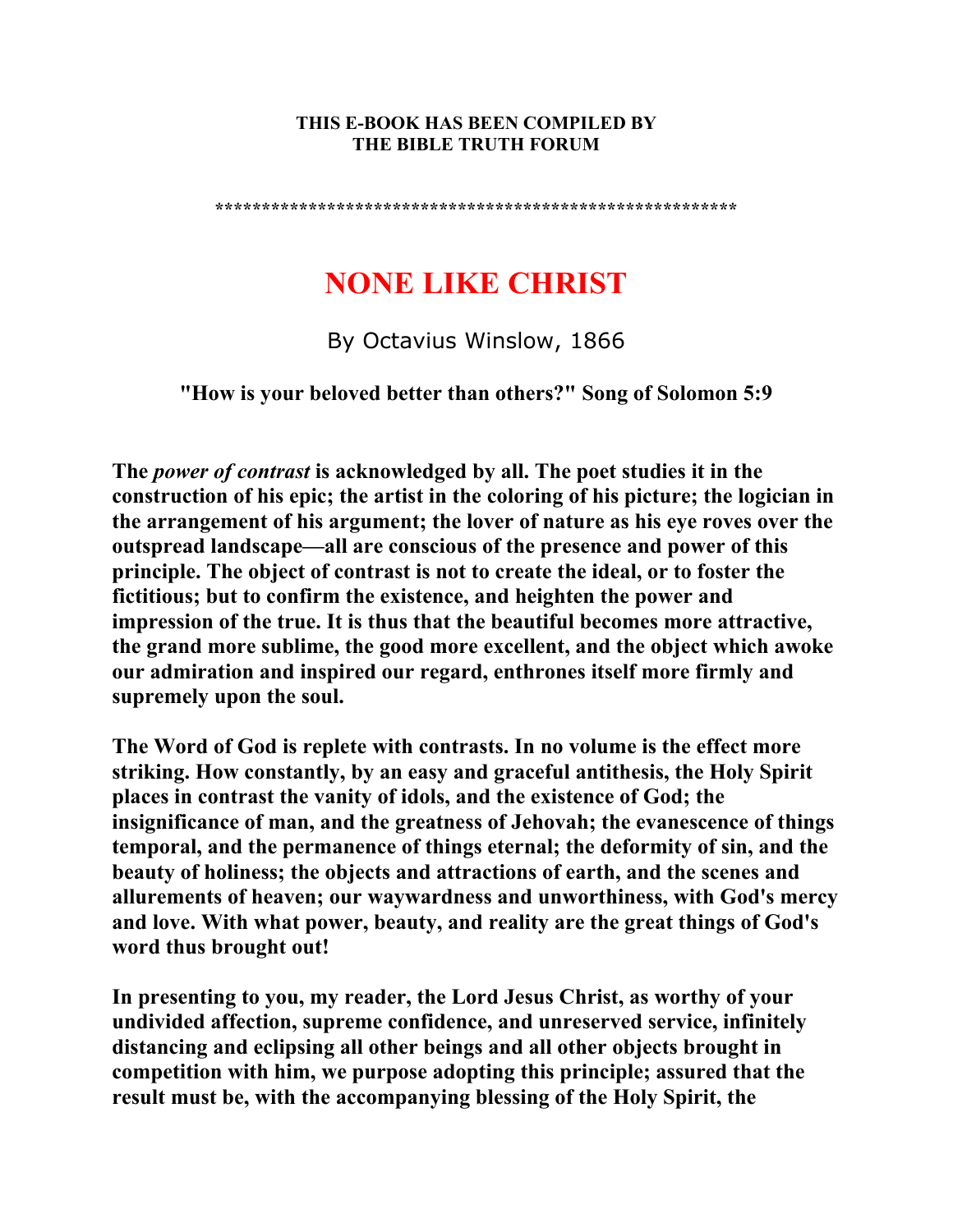**supreme enthronement of Christ in your admiration, trust, and love, as the "chief among ten thousand, and the one altogether lovely one." Happy shall we be if the conviction of the truth is deepened in your soul, NONE LIKE CHRIST!** 

**Nor could we engage your thoughts upon a subject more suitable to the new and solemn period of time upon which we have entered. You are about to add another deathless chapter to the momentous volume of your personal history. As yet its lines are untraced, its events unrecorded. What that history may be, you have no vision to guide your knowledge; nor, if you are wise and trusting, do you wish to know—calm and fixed in the assurance that it is all prearranged in the covenant that is "ordered in all things, and sure," and that, impenetrable as is the veil that conceals it from your eye, God will permit nothing to transpire but what he has shaped and tinted with just that form and hue that will the most perfectly harmonize and blend, and will the most surely promote, your greatest well-being with his highest glory.** 

**"What is your beloved more than another beloved?" It is clear, from this interrogation, addressed to the Church of Christ, that other and rival beings, other and competing objects, were brought into comparison with Christ, asking, if not a superior, yet an equal share of homage and regard; and the Church is challenged to a vindication of the higher and superior attractions claimed for her beloved Lord. "What is your beloved more than another beloved?"** 

**It is a humiliating fact, that there exists no object, the most trivial and contemptible, which the unrenewed mind will not place in competition with, and choose in preference to, and delight in to the exclusion of the Lord Jesus Christ! Take a brief and summary view of these claimants to man's regard these rivals of Christ—and see how far they are worthy of a moment's consideration, when brought in contrast with the incarnate Son of God. Before we proceed, however, to particularize, let us premise that this is no new phase or development of our depraved humanity. Our world has ever been a Christ-rejecting world. From the moment the angels' song broke in music upon the plains of Bethlehem, the prediction of the Christ-exalting prophet, Isaiah, commenced its sad fulfillment—"he is despised and rejected of men."** 

**With some individuals, SELF is the rival—self in some of its many forms. Selfrighteousness, self-seeking, self-indulgence, self-worship is the acknowledged**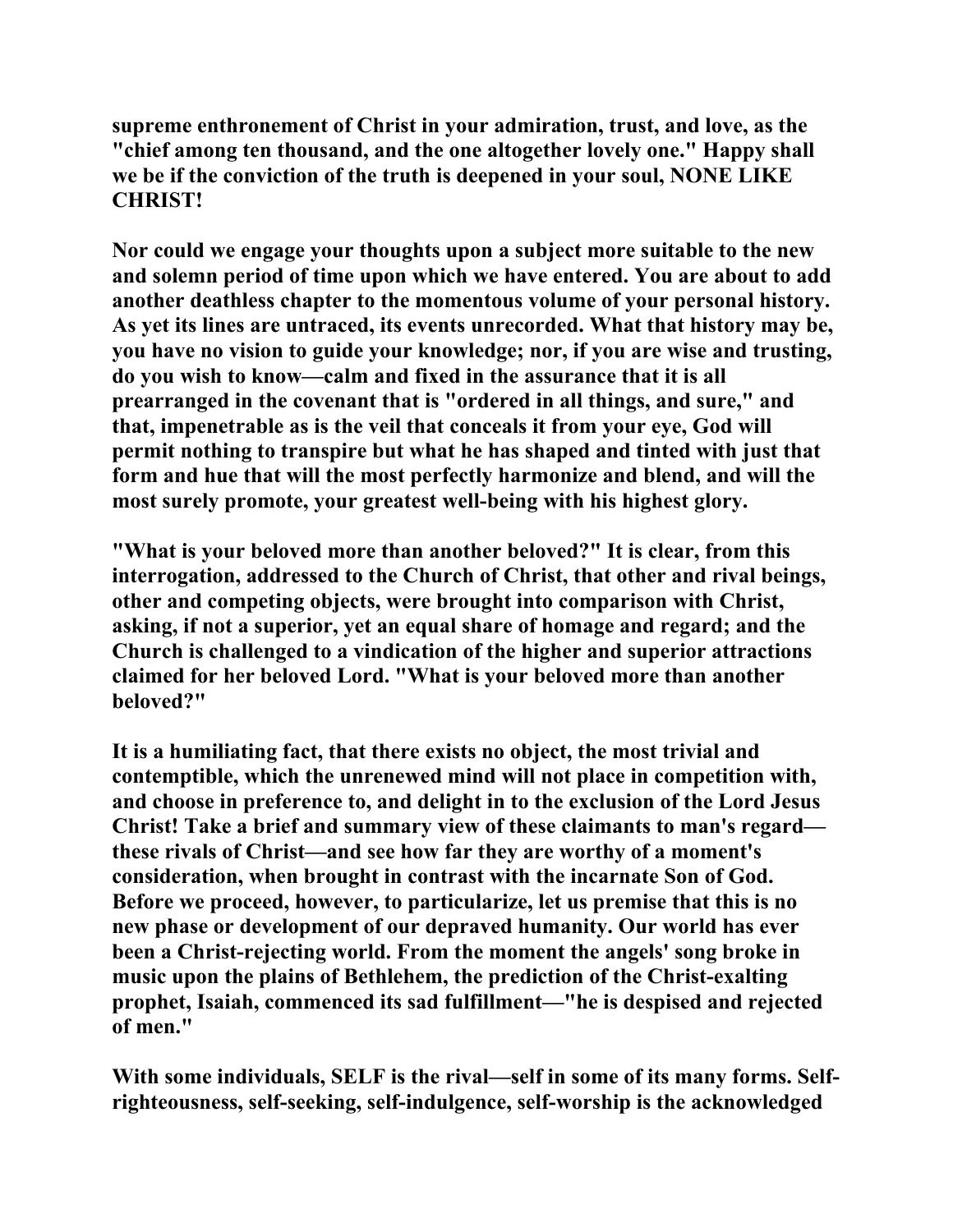**and enthroned god—the "beloved" object of the unrenewed mind's supreme affection and worship.** 

**With others, the WORLD is preferred to Christ—its acquisitions, opinions, and pleasures. O treacherous world what myriads have you drawn within your insatiable vortex, "drowning men's souls in perdition!" Reader, are you preferring its gayeties, its riches, its honors, its religion to Christ? Pause on the threshold of this solemn period of time, and ask—"What, should I die this year, will the world I have chosen in preference to the Savior do for me when eternity stares me in the face?"** 

**Others place the CREATURE in competition with Christ; the creature and not the Savior is their "beloved." But what a fearful crime are they chargeable with, "who worship and serve the creature more (or rather) than the Creator, who is blessed forever." The creature is the defaced, the spoiled image of God. To prefer this marred and ruined temple to the glorious Being who constructed it, is to place yourself upon a level with the idolatrous Persian, who in his blindness worships the sun as the image of the Deity.** 

**But what superior excellence and attraction has an earthly beloved, that you should choose, love, and adore it in preference to the Heavenly One, who, as human, is "fairer than the children of men," and who, as divine, is "God over all, blessed for evermore"? God will not hold him guiltless who loves, worships, and serves the creature rather than the Creator. Thus, there is nothing earthly, base, and contemptible which the natural man will not place above God, and prefer to Christ. His estate, his rank, his talents, his reputation, his very person, is "made to sit in the temple of God, showing itself that it is God," receiving the incense of adoration and worship, which alone belongs to Jehovah.** 

**Reader, whatever earthly object reigns supreme in your mind and affections, dethrones and supplants the Lord Jesus. It may be your daily calling, or some pleasure of memory, or some object of taste—music, sculpture, painting, literature, science—whatever the master-passion of your soul, the supreme, all-engrossing object of your life, it is your Christ, your Savior, your beloved, your all; and with this, your only portion and preparation, you are, in a little while, to confront the bar of God "Where your treasure is, there will your heart be also."** 

**But we approach yet closer our subject, and proceed to unfold the preeminent**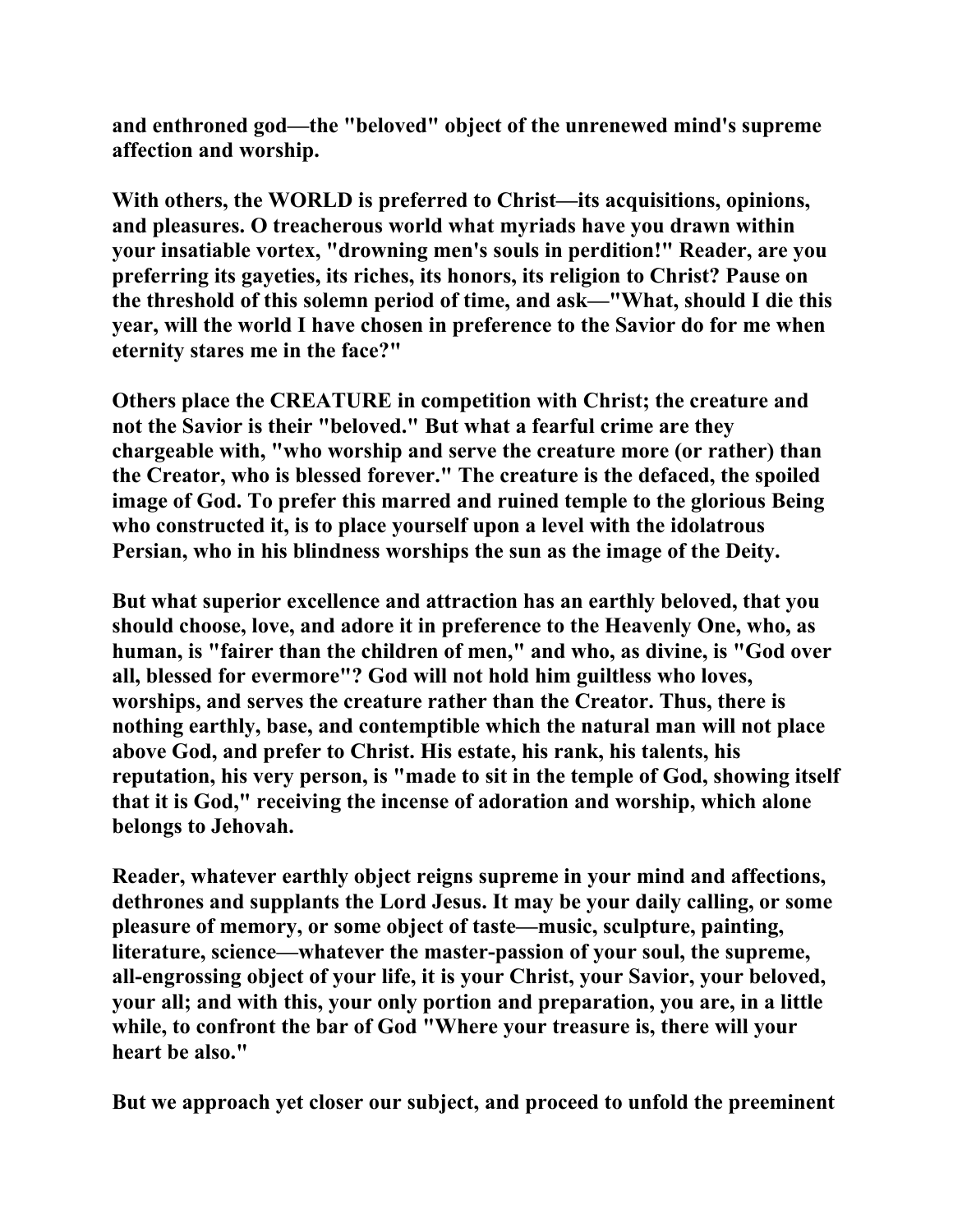**place Christ occupies in the universe of life, beauty, and love—in the world of nature and of grace—showing that there is not, amid this vast assemblage of magnificent objects and glorious beings, one like Christ.** 

**"None like Christ!" How familiar is this sentiment to the family of God. Sometimes it is the expression of gladsome joy, at others, breathed in sadness and in grief. When some beam of holy rapture has lighted up the soul, and the preciousness of the Savior is felt, then the tongue exclaims, "None like Christ!"—there is no joy like that which Jesus inspires! Or, when some scheme of human happiness is blighted, some cherished friendship chilled, some idol-god smitten from its shrine, some earthly spring dried, turning from the scene, spirit-wounded, heart-saddened, and disappointed, the soul has fled anew to Christ, its true attraction and rest, and with a depth of emotion and an emphasis of expression, the inspiration only of such a feeling, the believer has exclaimed—"Lord, there is none like yourself! I learn your transcendent worth, I experience your matchless love, I behold your unrivaled beauty, I feel your inimitable tenderness, gentleness, and sympathy in this hour when my spirit is overwhelmed within me, and my earthly treasures float a scattered wreck upon the surging waters through which I come to you!"** 

**But follow us, dear reader, while, in a, few particulars, we attempt to justify the preeminence of the Savior, and establish your believing soul in the truth that "there is none like Christ!"** 

## **I. No GLORY like His.**

**We begin with the statement, that there is no glory like Christ's glory. The universe is full of glory, because it is full of God. But God designed that his Son should occupy a place among created intelligences equal to himself touching his divinity, and inferior to himself only as touching his humanity; and both, mysteriously combined, constituting him "the head of all principalities and powers;" and, "that all men should honor the Son, even as they honor the Father," of whose glory Christ is the effulgence, and of whose substance Christ is the exact impress. The deep gloom of earth was never illumined with such a light as when the Son of God descended from heaven; and the brightness of heaven never shone forth with such a luster as when he returned back from earth, invested with the sinless robe of our nature—the divine prophet—the atoning priest—the triumphant king. Marvel not that all the hierarchies of heaven bend low before that central throne on which sits the glorified Redeemer, and that at his feet the elders cast their crowns. Surely, it is the wonder and the glory and hallelujah of heaven, that divinity could stoop**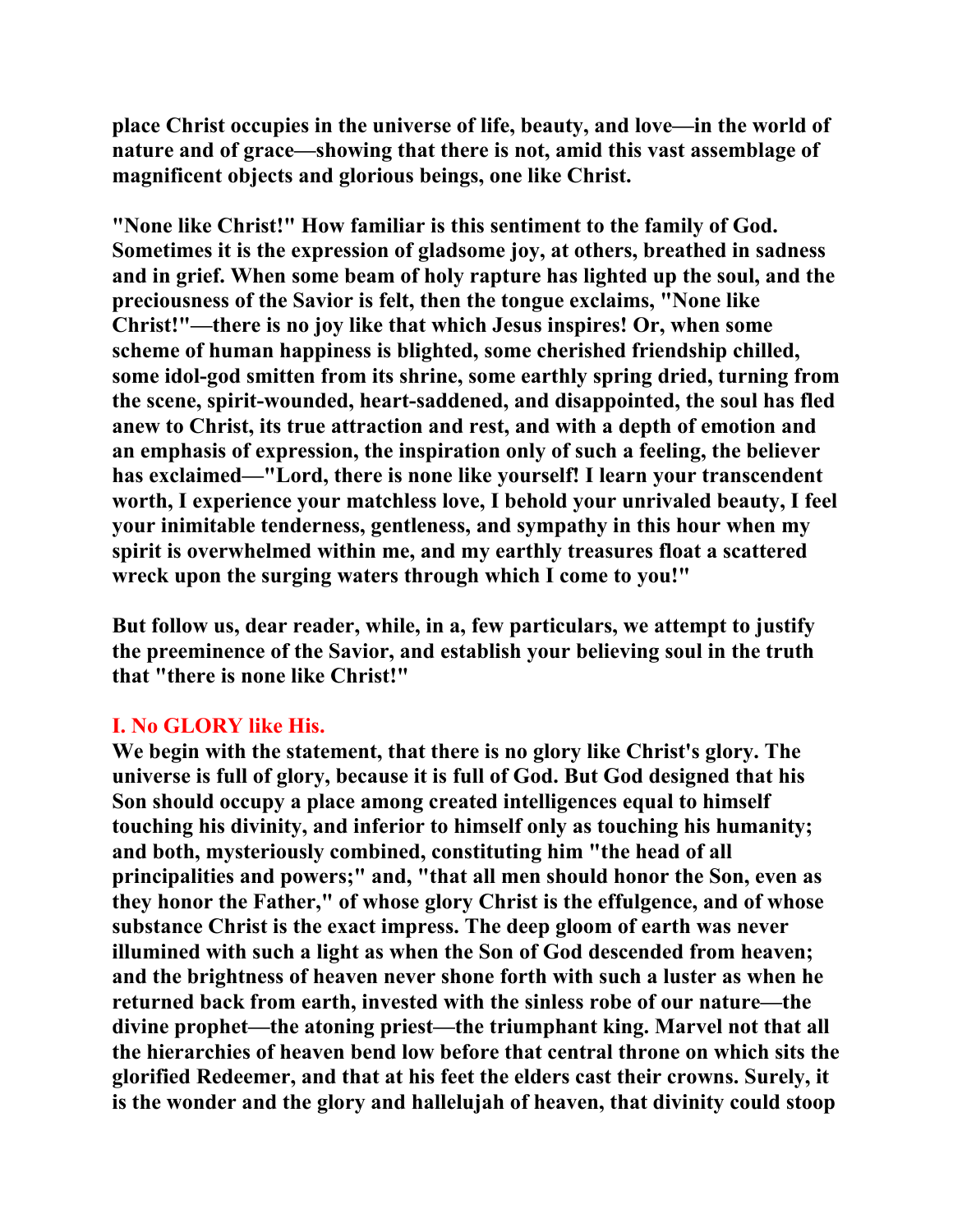**so low, and not be less divine; and that humanity could rise so high, and not be less human. Oh! there is no glory like Christ's glory.** 

**Reader, can you, with the exulting Evangelist, exclaim—"We have seen his glory, the glory of the only-begotten of the Father, full of grace and truth." Judge of the sacred vision by its hallowed effects—"We all, with open face beholding as in a glass the glory of the Lord, are** *changed* **into the same image from glory to glory, even as by the spirit of the Lord." This transforming, sanctifying influence of Christ's surpassing glory is real and palpable. One beam darting into your heart will pale the glory of the world, the glory of the creature, and the glory of self. And when this divine sun has risen resplendent on your soul—a child of darkness though you are—a worm of earth hiding in your obscurity and gloom—you may emerge from your cloistered solitude and woe, bask in its warmth, sun yourself in its effulgence, and exult that, as a pardoned sinner, a justified believer, an adopted child, all this glory of Christ's is yours—your robe of righteousness and your diadem of beauty constituting you a king and a priest unto God.** 

**Oh! rest not, beloved reader, until this divine light has come, and the glory of the Lord is risen upon you. Then, and not until then, will you arise and shine in the beauty of holiness, a child of the light, shedding its luster all around you; and henceforth, whatever be the leadings of your Savior, or the dealings of your God, the way along which he conducts you, checkered, winding, lonely, will be that of the "just, which is as the shining light which shines more and more unto the perfect day."** 

## **II. No BEAUTY like His.**

**Another observation naturally results from this—there is no beauty like Christ's beauty. We might expect that such divine glory, if ever it tabernacled on earth—the world's resplendent Shekinah—would be enshrined in a temple in all respects worthy of its dignity. We therefore find language like this— "When he comes into the world he says, sacrifice and offering you do not desire, but a body have you prepared me." It was a body prepared by the Holy Spirit, of real, yet sinless flesh, in which the Son of God was to dwell. Hence we find the inspired artist, in portraying Christ's beauty as man, represents him as "fairer than the children of men—grace is poured into your lips." Himself the source and author of all beauty, his own beauty eclipses all. We love to trace the creations of his beauty, in the varied and endless forms of loveliness which still linger, adorning and enriching this fallen world. Those bright constellations—Christ created them; those burning suns—Christ**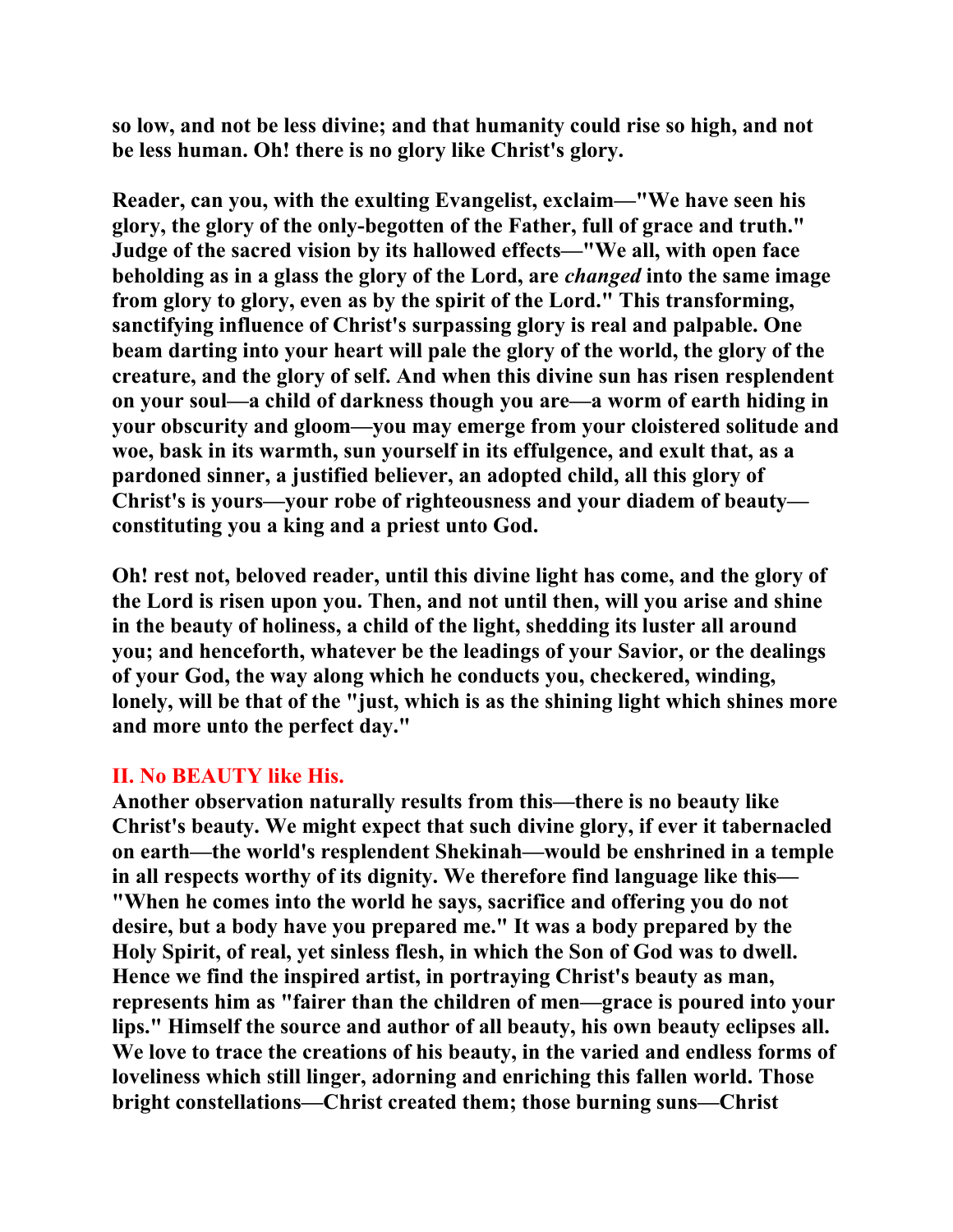**kindled them; those snow-wreathed Alps, those cloud-capped hills—Christ raised them; those verdant valleys—Christ spread them; that blushing rose, that graceful lily, that exquisite fern, that curious sea-flower tossed upon the shore, that wayside violet that screens the dew-drop from the sun, that winding stream, that leafy grove—Christ formed and penciled it all—Christ clad that magnificent landscape with its robe of living green; scented the air with its fragrance; and hollowed out the depth of that expanding ocean dimpled with beauty by the gentle breeze, or dreadful in its grandeur when trod by the giant storm. Truly, "he has made everything beautiful in his time." Oh! I delight to see the incarnate God, who died to save, scattering from the opulence of his own boundless resources all this jewelry, making man's sinful home so rich, so lovely, so attractive.** 

**But his own beauty, who can describe it? His person so lovely, his nature so holy, his heart so fond, his spirit so gentle, his look so winning, his voice so soothing. His whole character, life, and demeanor so inlaid and resplendent with every human, spiritual, and divine perfection—truly, it was no imaginative picture, and it was no mere oriental imagery with which the Church, in her just and lofty conception, described him as the "Chief among ten thousand, and the altogether lovely one."** 

**But Christ's beauty is shared with all those who have union with him. Washed in his blood, robed with his righteousness, and adorned with his graces, each believer is lovely, through his loveliness put upon him. And there is more of wonder, because there is more of God, there is more of beauty, because there is more of Christ, in that poor sinner who clings in penitence, faith, and love to the cross, looking up to God as a pardoned child, and pulsating with a life derived from the indwelling spirit, than in all this vast creation, enameled and sparkling with endless forms of loveliness.** 

**Reader, has Christ's beauty caught your eye, and penetrated your soul, transforming you—reflecting his image in your Christ-like principles, your Christ-like spirit, your Christ-like walk, your whole Christ-like life? Then, dim and imperfect as is the copy, before long it will be complete, when you "shall see the King in his beauty," and join the faultless throng who encircle the throne of God and the Lamb. Oh! then, be it your employment to contemplate, study, and reflect the beauty of Christ, for there is no beauty like his!** 

**"It is a finished portrait!" exclaimed an accomplished infidel, as the character**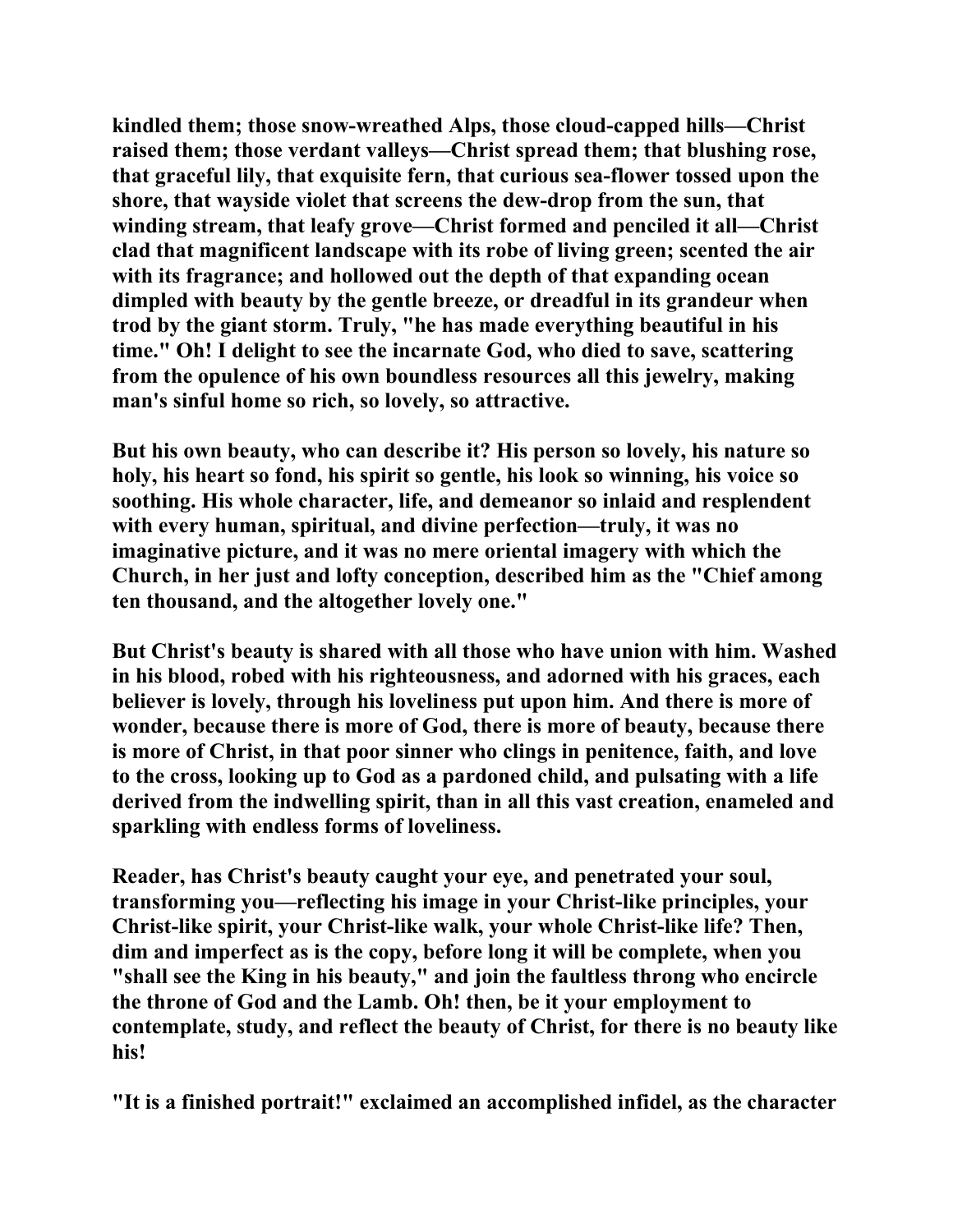**of Christ was delineated to his view. It is a finished portrait—examine it, transfer it to yourself, and beware how you allow a creature's beauty—a being of human loveliness and love—to veil or shade a scintillation of Christ's surpassing beauty from your eye.** 

## **III. No LOVE like His.**

**There is no love like the love of Christ. The association of contrast will aid us here. God, who is love, is the author of all human affection. Love is the creation of Deity, the descendant of heaven, the reflection of God; and he whose soul is the most replete with divine love is the most like God. Paralyzed though our humanity is by the fall, tainted as it is by sin, the human heart is still the home of love in some of its loftiest and purest forms. It is impossible to behold its creations without the profoundest reverence. Who can stand, for instance, in the presence of a mother's love and not be awed by its dignity, won by its power, and melted by its tenderness?** 

**But there is a love which equals, a love which excels, a love which surpasses it—it is the love of Christ! Institute your contrast. Select from among the different relations of life, the nearest and dearest; choose from those relations the deepest, purest, truest love that ever warmed the human breast, prompting to generous and noble deeds, to tender and touching expressions, to costly and precious sacrifices; and place it side by side with the divine love that chose you, the love that ransomed you, the love that called you, the love that soothes you, the love whose eyelid never closes, whose accents never change, whose warmth never chills, whose hand is never withdrawn—"the love of Christ which passes knowledge" and it is the very antithesis of selfishness. The love of Christ stands out in the 'history of the love', as the divinest, the holiest, the strongest of all love—unequaled, unparalleled, unsurpassed. Oh! there is no love like Christ's love! Trace its features.** 

**1. The love of Christ is a REVEALING love. It uplifts the veil from the heart of God, and shows how that heart loves me. I would have known nothing of the love of my Father in heaven, but for the love of my Savior on earth. And that penitent, believing soul that feels the softest, gentlest pulse of Christ's love throbbing in his breast, knows more of the heart of God, sees more of the glory of God, and understands more of the character of God, than were earth and sky and sea to collect all their wonders and lay them at his feet.** 

**2. The love of Christ is a CONDESCENDING love. No other love ever stooped like Christ's love. Go to Bethlehem and behold its lowliness, and as you**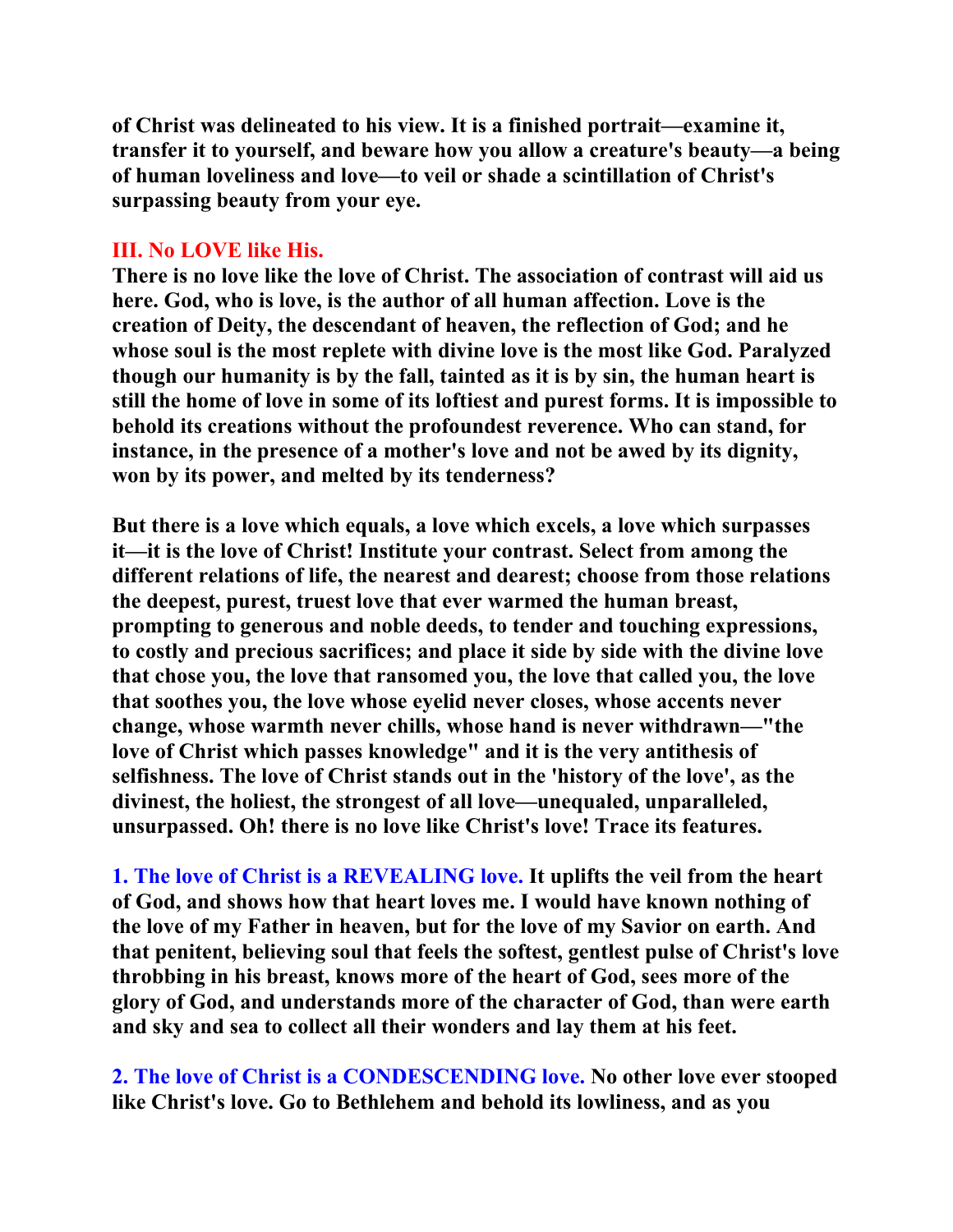**return, pause awhile at Gethsemane, and gaze upon its sorrow, then pursue your way to Calvary, and learn, in the ignominy, in the curse, in the gloom, in the desertion, in the tortures, in the crimson tide of that cross—how low Christ's love has stooped. And still it stoops! It bends to all your circumstances. You can be conscious of the becloudings of no guilt it will not cancel, of the pressure of no sin it will not lighten, of the chafings of no cross it will not heal, of the depths of no sorrow it will not reach, of the dreary loneliness of no path it will not illumine and cheer. Oh! is there a home on earth where the love of Christ most loves to dwell, where you will oftener find, yes, always meet it? It is the heart-broken, contrite, and humbled for sin!** 

**3. The love of Christ is a SELF-SACRIFICING love. "Christ has loved us, and has given himself for us, an offering and a sacrifice to God for a sweetsmelling savor." What a laborious life, what a suffering death was his, and all was but the out-paying, outpouring of his love. Every precept of the broken law he obeyed, every penalty of an exacting justice he endured. The path that conducted him from Bethlehem to Calvary wound its lonesome way through scenes of humiliation and insult, of trial and privation, the storm growing darker and darker, the thunder waxing louder and louder, and the lightning gleaming brighter and brighter, until its pivotal horrors gathered round the cross and crushed the Son of God! O marvelous love of Christ! what more could you do than you have done? To what lower depth of ignominy could you stoop? What darker sorrow could you endure? Where did another cross ever impale such a victim, or illustrate such love?** 

**4. Nor is there any love so FORGIVING as Christ's love. Forgiveness of injury is an essential element of true affection. We cannot see how love can exist at the same moment and in the same breast with an unbending, unrelenting, unforgiving spirit. Real love is so unique and lofty a passion, so Godlike and divine in its nature and properties, we can not conceive of it but in alliance with every ennobling, elevating, and worthy sentiment. Selfishness, malignity, revenge, uncharitableness, and all evil speaking, are passions of our fallen and depraved humanity, so hateful and degrading, it would seem impossible that they should exist for an instant in the same atmosphere with true affection.** 

**But a yet loftier form, a more sublime embodiment of love is presented to us in the love of God which is in Christ Jesus. God cannot love—we speak reverently—and not forgive. Those whom God loves, God pardons. That God regards every individual of the fallen race with a feeling of benevolence, is unquestionable; "for he makes his sun to rise on the evil and on the good, and**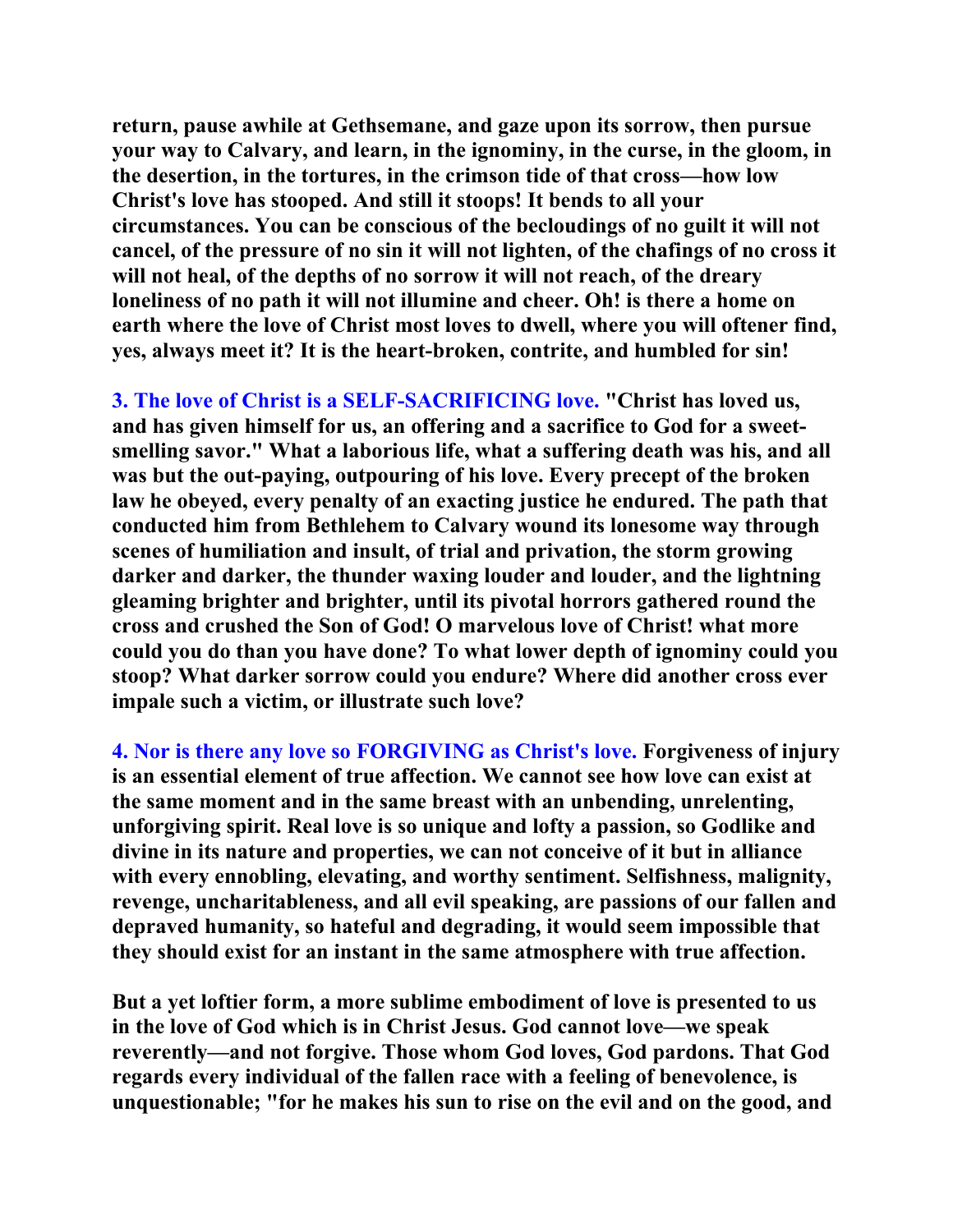**sends rain on the just and on the unjust;" but those to whom the love of God extends his everlasting, his special, and his redeeming love—the gracious, the full, the eternal forgiveness of all sin likewise extends. God could not love a being and give that being over into the hands of a stern, avenging justice. Divine love will never lose the lowest and unworthiest object of its affections.** 

**If, my reader, you feel conscious that you love God, though your affection be but as a smouldering ember, as a glimmering spark, be sure of this, that God first loved you; and loving, he has pardoned you; and pardoning, he will preserve you to his heavenly kingdom, that you may behold his glory, and enjoy his presence forever.** 

**We repeat the remark, there is no love so forgiving as Christ's love. A human love may for an instant hesitate and falter; it may dwell upon the wrong inflicted, the injury done, the wound still bleeding; may, in its very muteness, speak in tones of inexpressible sadness, of confidence betrayed, of feelings lacerated, of friendship sported with, and the heart may find it difficult to take back the wrong-doer—the offender forgiven and the offense forgotten to its embrace. But not so Jesus; he has canceled, obliterated, erased every shadow of a shade of his people's sins, and they shall come no more into remembrance. "Then Peter came to him, and said, Lord, how often shall my brother sin against me, and I forgive him? until seven times? Jesus said unto him—I say not unto you until seven times; but until seventy times seven."** 

**Contrast this love, my reader—the forgiving disciple, the forgiving Savior and then exclaim—"Who is a God like you, who pardons iniquity, and passes by the transgression of the remnant of his heritage? He retains not his anger forever, because he delights in mercy."** 

**There is no love, too, so gentle, so patient, so enduring, as Christ's love. Again and again you have questioned it, wounded it, forsaken it; again and again you have returned to it with tears, confession, and humiliation, and have found it as unchilled and unchanged as his nature. It has borne with your doubts, has been silent beneath your murmurings, has veiled your infirmities, and has planted itself a thousand times over between you and your unseen and implacable foe. It has never declined with your fickleness, nor frozen with your coldness, nor upbraided you for your backslidings, but all the day long, tracking your wandering, winding way, it has hovered around you with a presence that has encircled you within its divine, all-enshrouding, and invincible shield. Truly, there is no love like Christ's!**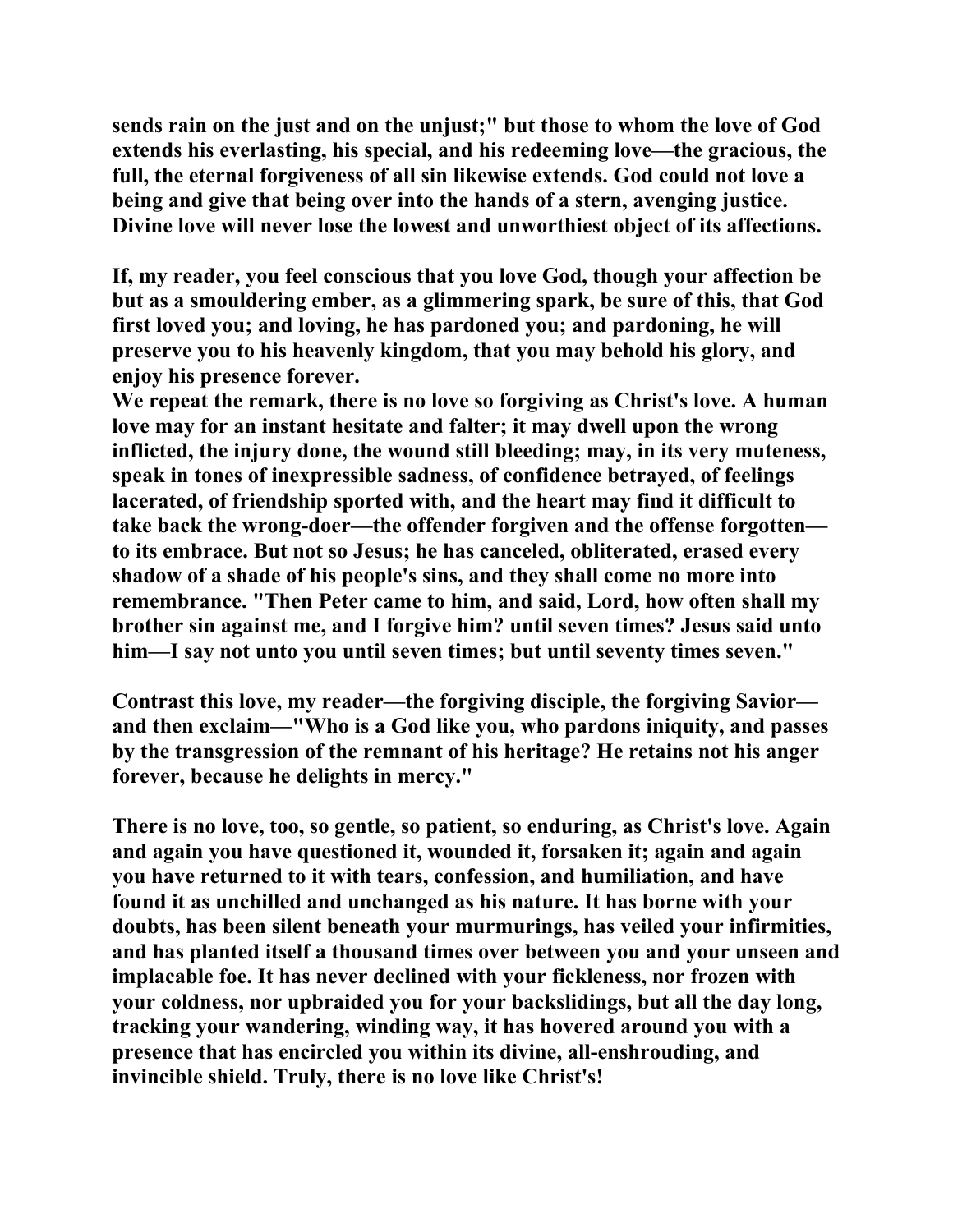**Nor is there any love that so chimes with human grief as his. Born in sorrow, schooled in adversity, baptized in suffering, acquainted with grief in its every shape, it is just the love for which our sorrows pant. There is but one heart in this vast universe that can meet your case, O child of affliction! it is the divine, yet human heart of Christ. All other love and sympathy, the most intense and feeling, touches but the surface of our grief. Its trembling hand often irritates the wound it seeks to heal; or, perhaps, from the very intensity of its sympathy, catches the contagion of our grief, and sinks at our side helpless, hopeless, and despairing. Then it is the love of Christ approaches, touches us, and we are healed; speaks to us, and all is peace. "O unexampled love! Love nowhere to be found, less than divine."** 

**How much of sacred meaning is contained in the prayer breathed by Paul on behalf of the Thessalonian saints—"The Lord direct your hearts into the love of God." The image is expressive. You have often, doubtless, trodden in pensive thought the sands which belt some expanded ocean, when the tide has ebbed, and have marked the undulating surface of reef and shallow that has traced and disfigured it. You have revisited the spot when that tide has rolled back in its majesty and fullness, and lo! not a vestige of the former scene appeared; every shallow is filled, every line of blemish is erased, and the blue waves toss their jocund heads as gracefully and musically as ever.** 

**Such is the love of Christ! When this divine ocean recedes from your soul, you are filled with dismay at the spectacle that appears is one of emptiness, barrenness, and deformity. The love of Christ in the soul depressed, all is depressed. That ebbing tide has borne upon its receding wave the heart's last throb of gladness, and the soul's last gleam of hope, and nothing meets the eye but spiritual aridness and sin. Alarmed at the sad picture, you are roused to prayer, and you cry—"Restore unto me the joys of your salvation!" Your petition is accepted, and the response is heard, "I am returned to Jerusalem with mercies," and once more Christ's love flows back in gentle wavelets upon your soul, veiling every infirmity, and nothing but the sweetest melody breathes from your heaving bosom.** 

### **IV. No SAVIOR like Him.**

**There is no Savior like Christ. Sin is inventive; itself the greatest invention of all. It is Satan's infernal machine for destroying precious souls by the million! In nothing is his ingenuity and power more put forth than in constructing expedients of salvation other than the atoning sacrifice of the Lord Jesus Christ. But Jesus is the one and only Savior of men; "neither is there salvation**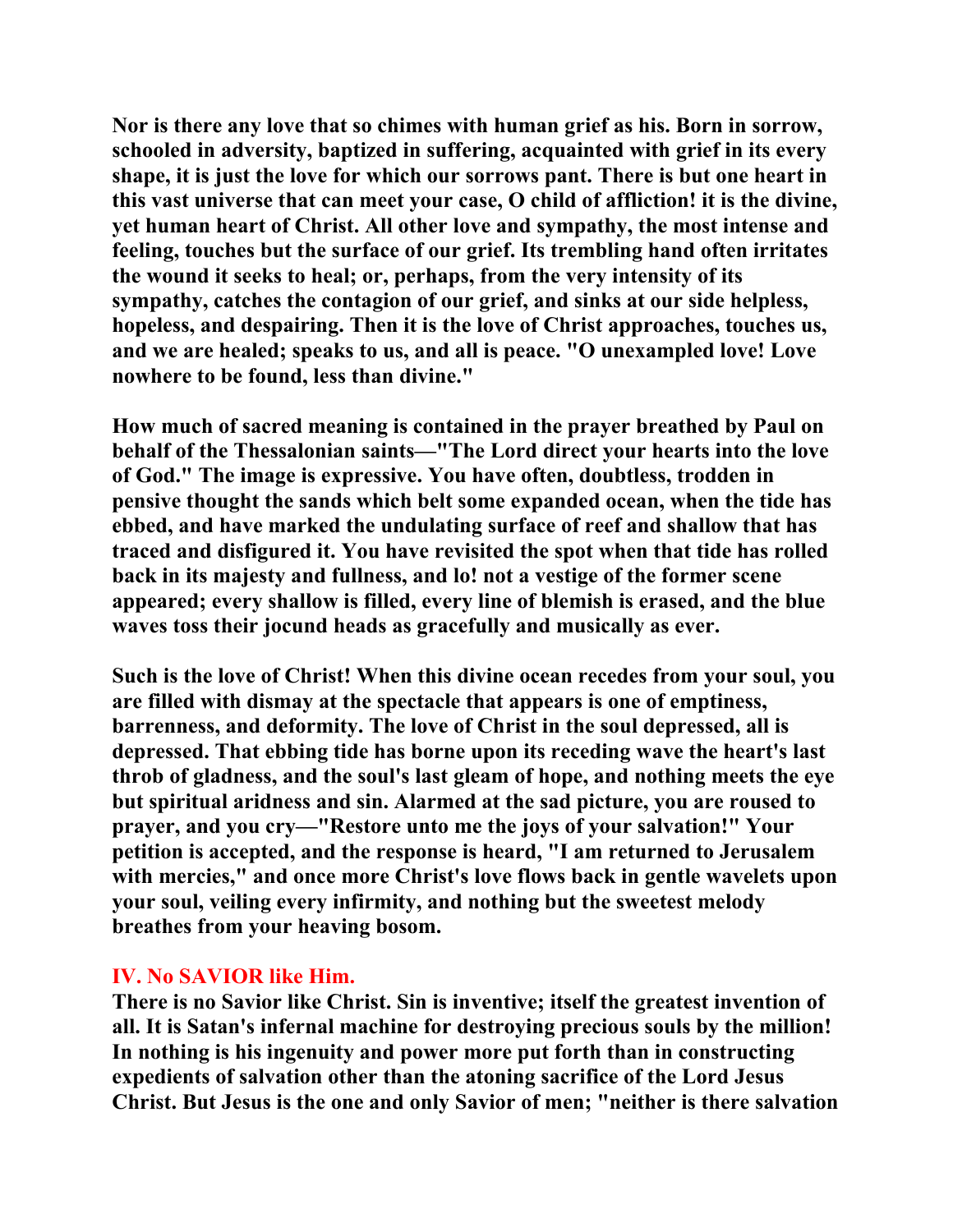**in any other; for there is no other name under heaven given among men whereby we must be saved." It is the glory of Christ's salvation that it is perfectly adapted to every condition of our fallen and helpless humanity. Christianity is the only religion that fully recognizes the natural and utter depravity of our nature, and our consequent impotence to save ourselves. Jesus, therefore, is the Savior of sinners. He has undertaken to save us just as we are. He finds us a ruin, and recreates us; he finds us fallen, and raises us up; he finds us guilty, and he cleanses us; he finds us condemned, and he justifies us—all our salvation is in him. All the merit God requires, all the help man needs, all the grace and strength our salvation demands, dwells in infinite fullness in Christ.** 

**My reader, your everlasting future of happiness or of woe depends upon your acceptance of Christ as your Savior! Compared with this, your vital union with the Lord Jesus—churches are nothing, sacraments are nothing, religious duties are nothing, rites and ceremonies are nothing—because Christ must be all in the momentous matter of your everlasting well-being. Nothing saves you but faith in Christ, and, possessing that faith, nothing shall condemn you. You may adopt the soundest creed, may join the most apostolic communion, and may observe the most rigid austerities, and yet not be a Christian. United by faith to Christ, you may be saved in any Church; separated from Christ, you can be saved in no Church; "for other foundation can no man lay than what is laid, which is Jesus Christ." What a Savior, then, is Christ!** 

**That there should be to us lost sinners any Savior, is marvelous; but that there should be provided for us such a Savior as Christ is, so divine and human, so atoning and gracious, so able and willing, distances all thought, and is above all praise. None will he reject, who come to him. Oh! it is impossible to exaggerate this statement. All thought droops, all words fail in their attempt to show what a Savior Christ is to poor lost sinners. He saves to the uttermost. He saves from the lowest depth of ruin, from the loftiest height of guilt, from the farthest limit of sin, from the utmost verge of the yawning precipice, from the very mouth of hell! "Where sin has abounded, grace does much more abound."** 

**If, abjuring all human merit, bewailing and deploring all sin, you accept as a free-grace bestowment, the salvation Christ wrought in his soul's travail on the cross, you shall be saved. If you stay away from Christ, your best righteousness will not preserve you from the eternal pains of hell. If you humbly and believingly come to Christ, your worst sins will not exclude you**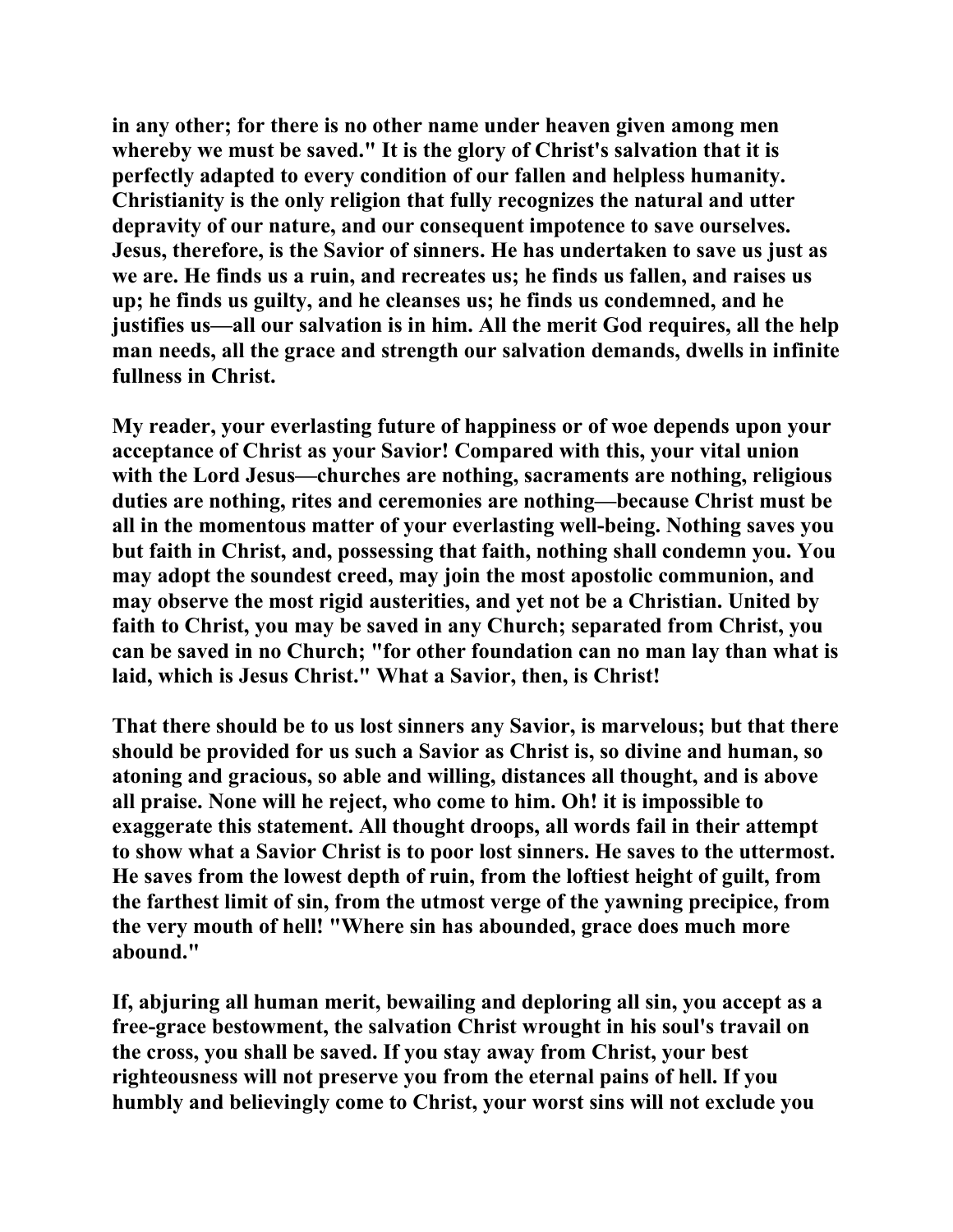**from the everlasting joys and blessedness of heaven. But it is of the utmost moment that you clearly recognize the only character and the sole ground on which Christ will save you. He will only save you "as a sinner", and on the ground of his finished work, his infinite merit, atoning blood, and righteousness. You must stand where the tax-collector stood; must kneel where the "woman who was a sinner" knelt; must feel with Saul of Tarsus, that you are the "chief of sinners," must look and appeal to him with the true penitence and simple faith of the dying malefactor, and you shall be saved!** 

**Cling Closer to Him! Believer in Jesus! cling closer and closer to the Savior, for there is none like unto him! Let the life you live be a daily coming up out of self, into Christ. Place no limit to your transactions with Jesus. As yet you have but touched the edge of his ocean-fullness, you have but tasted that he is gracious, you have but crept beneath the hem of his ample robe. Oh! let this year be one of advance; your motto, "forward." The truth each day's history will but confirm you in is, "There is none like Christ." The more you trust to, and the more you draw from him, the deeper and sweeter will be your conviction and experience of this. It is a truth he intends you shall experimentally learn. He will have you prize, and love, and serve him above and beyond all others.** 

**The process by which you reach this high and holy attainment may be trying, the path rugged and toilsome, the ascent steep and difficult; it may cost you many a severe pang, many a deep sigh, many a lonely tear, many a sad wrench; nevertheless, a clearer realization of this truth, "none like Christ, none so near, none so powerful, none so precious," will more than recompense for all. Christ, in the sufficiency of his love and grace, will come and fill the blank, and soothe the pain, and dry the tear, and you shall look up, and with more than a seraph's rapture exclaim—"Whom have I in heaven but you? and there is none upon earth that I desire beside you."** 

### **V. No TEACHER like Him.**

**There is no teacher like Christ. Upon this point we can venture but a single remark. The Anointed of God, it is his office to reveal to us the great things of the Gospel. We are truly and savingly taught only as we are taught by him. Thankful for human teachers, we yet must exclaim—"Who teaches like Christ?" With immediate access to our minds, and a quick avenue to our hearts, by one text, by one trial, and by one circumstance of our history, he can, in a moment, bring us into the experience of the deepest and most spiritual truth. Who teaches with the authority, or with the skill, or with the**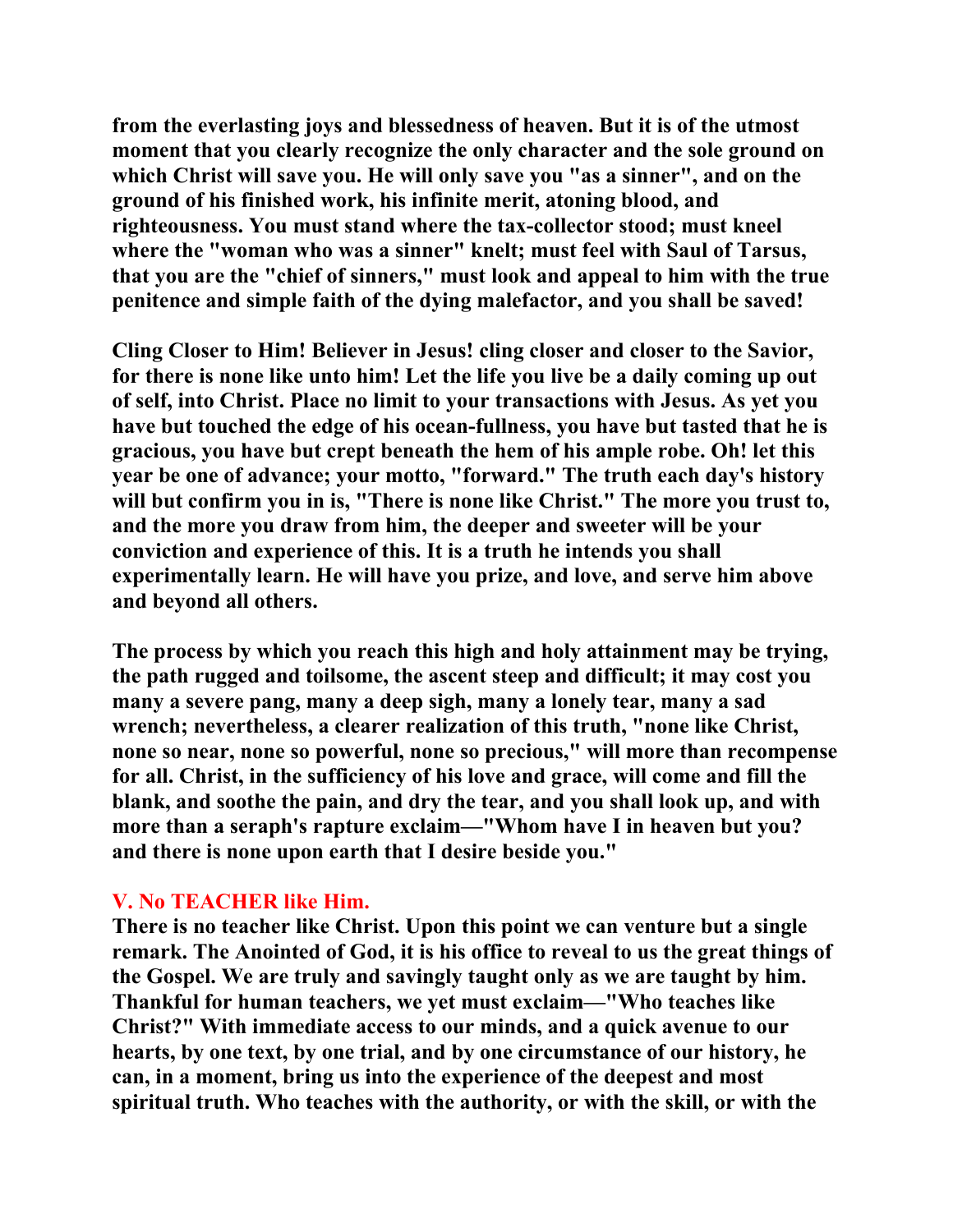**patience and gentleness of Christ? Become his student, beloved reader, enter as a disciple his school, and the Holy Spirit, whose office it is to glorify Christ, will lead you into all truth. Oh! that this may be a year of deeper, more spiritual teaching! Oh! that we may know more of our own nothingness and insufficiency, and more of Christ's fullness, loveliness, and love! Lord that which I know not, teach me, for who teaches to profit like yourself?** 

## **VI. No FRIEND like Him.**

**There is no Friend like Christ. Beloved, it is possible that having many friends, you need yet one. God has, perhaps, endowed you with a nature keenly susceptible, your heart expanding to the warm and genial influence of true friendship. There is in your breast the responsive power of love, yet yearning for its object. Or, perhaps, the cold blast of sorrow has swept over the garden of your confiding affections, and the finest feelings of your nature, torn from the support to which they clung, lie broken, wounded, and bleeding. You yearn for a friend, in the wisdom of whose counsel, in the depth of whose affection, in the delicacy of whose sympathy, in the patience of whose endurance you can implicitly and ever rely; and from whose presence nothing for a moment separates. That friend is Christ! "I call you not servants, but friends," is his gracious avowal of the relation. "He is a friend that sticks closer than a brother."** 

**There is not a friend on earth who loves you with his affection, who compassionates you with his sympathy, or is so powerful, so faithful, so near to you as Christ. Human friends do, indeed, divide our cares and double our joys; but Jesus does more. He takes all our cares upon himself, absorbs all our sorrows in himself, and makes all his joy our own. Let this be a year of closer friendship with Christ! Confide in his love, avail yourself of his power, and abase yourself worthy of so precious a friend. Beware, in your dealings with him, of distrust, of shyness, of cooled affection. Place in him your unquestioning confidence, and give him your undivided heart. Let not the sad memories of past fickleness and failure fling their dark shadows on the future, but enter upon that future surrendering yourself afresh to Christ as your best Friend.** 

**Oh! there is none like him. Leave him for a while, though you may, for others, you return to him again with a yet deeper conviction of his superiority, exclaiming—"I find no friend like Christ. No love soothes me, no smile gladdens me, no voice cheers me, no arm supports me as his!"**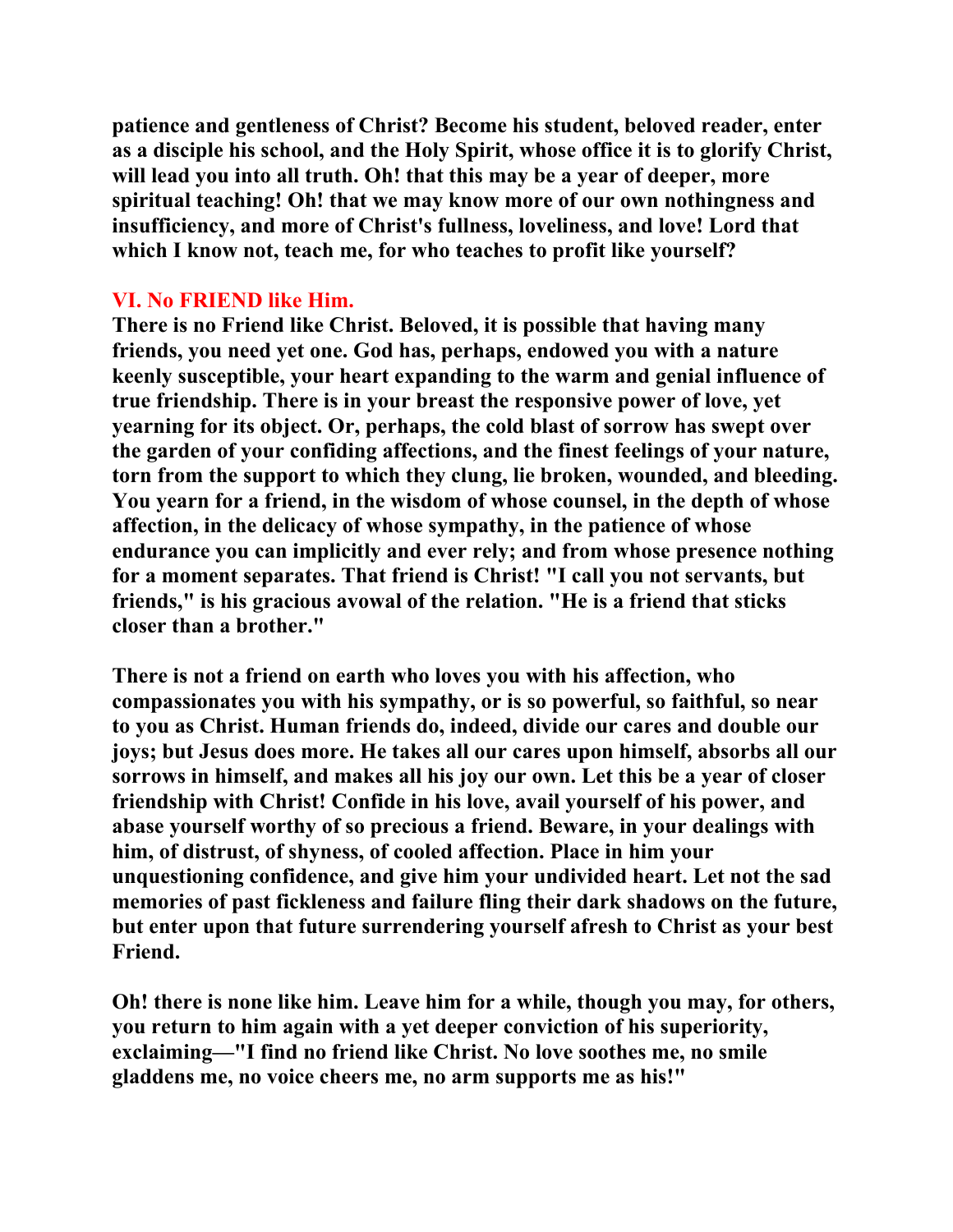**You are entering upon a year which must be one of human infirmity, toil, and trial. Remember your chief, your best, your only Friend took upon him all your human infirmities, is identified with all your desires, and is acquainted with all your lonely sorrows. Now that he is elevated to the loftiest reach of purity, to the highest degree of dignity and glory, and that that heart, once the abode of overshadowing grief, is all sunshine now, but fits him all the more exquisitely as the all-powerful, all-helpful, all-loving, all-tender, ever-present Friend and companion of your homeward path to God.** 

**O Christ! you ever have been, you are, and you shall ever be my Friend! In adversity, I will hide beneath your sheltering wing; in sorrow, I will nestle within your loving bosom; in weakness, I will entwine around your upholding arm; in need, I will repair to your boundless resources; in sickness, in languor, and in suffering, I will enfold around me your all-divine, all-human, all-pervading, all-soothing sympathy—** 

**"And when I die, Receive me, I'll cry, For, Lord, you have loved me, I can not tell why."** 

## **VII. No SERVICE like His.**

**And what service can be placed in competition with the service of Christ? The profession of Christian discipleship involves a service. The Christian life must needs have scope for the unfolding of its powers, and a field for the employment of its energies. But for the activity of Christianity our religion would become paralyzed and be dwarfed. It is a wise and merciful arrangement of its Author, that for the vital forces—the muscle and nerve and life of our Christianity—there should be provided a sphere ample and appropriate for their full development and play.** 

**The graces implanted in the soul—graces instinct with all the energy and power of the divine, before whose invincible might the fiercest assaults of the foe have been repelled, and the armies of the aliens put to flight—would become shriveled and collapsed, a moral atrophy seizing the whole soul, but for the service which summons them to action. Christ's kingdom supplies the appropriate and commanding sphere. The field of your exertion may be extended or circumscribed, just as God appoints. It may be the vast amphitheater encircled by a great crowd of witnesses, gazing intently and anxiously upon your wrestling with sin and your battle with error; or, it may be some shaded nook, secluded from every eye, unaided and uncheered by**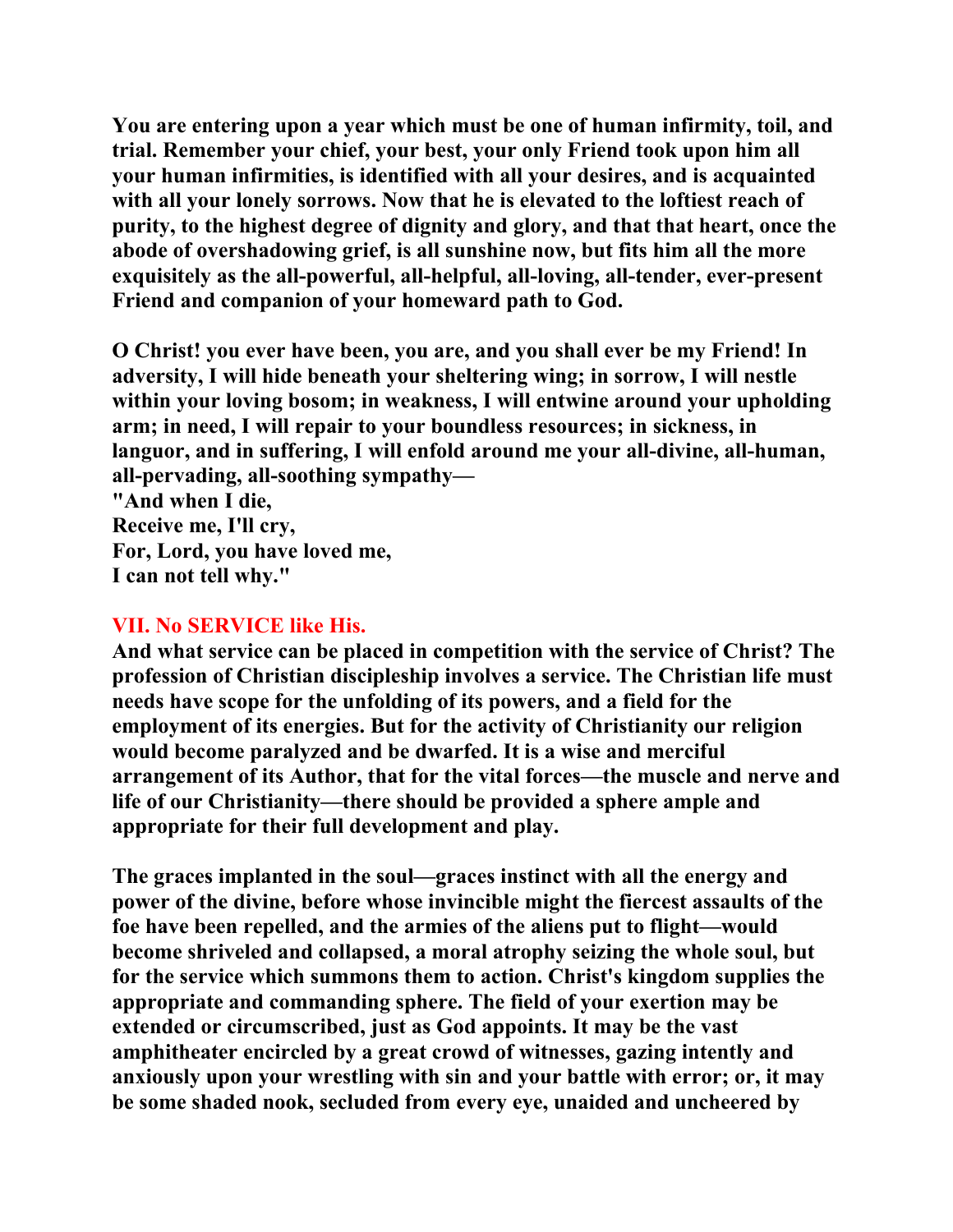**human sympathy. Perhaps the sacred enclosure of home, or the night-watches of a sick-room, or the self-denying task of instructing a crude and sluggish class in the simple elements of the Gospel—yet is it Christ's service which engages you, and as such, it is perfect freedom and exquisite delight.** 

**And truly there is no service to be compared with it—so ennobling, so satisfying, so joy-inspiring—or that brings with it so much of present and rich reward. Servant of Christ! keep good heart! Listen to your Master's feet behind you, upholding and cheering you on. He will soon come and pay you your full wages—will wipe the sweat of toil from your brow, and wreathe it with an amaranthine crown of glory, honor, and immortality. Then comes the welcome and reward—"Well done, good and faithful servant, enter into the joy of your Lord."** 

**With such a service, and such a recompense, who, with but a spark of the love of Christ in his heart, will not exclaim—"Here, Lord, am I, what will you have me to do?" I have but one life—you have bought it with your life-blood—may it be yours—yours wholly, forever yours."** 

**Christian reader, be up and doing—why do you stand all the day idle? Go, work in your Lord's vineyard. With a significance more profound, and with an earnestness more intense than that with which the words were uttered by the Mohammedan chief, pointing his sword to earth and then up to heaven, would we say to you—"Here is the place of labor; there is the place of rest."** 

**'Tis not for man to trifle; life is brief, And sin is here; Our age is but the falling of a leaf, A dropping tear. We have no time to sport away the hours; All must be earnest in a world like ours. Not many lives, but only one have we; One, only one— How sacred should that one life ever be— That narrow span! Day after day filled up with blessed toil, Hour after hour still bringing in new spoil."** 

## **VIII. No FRIEND like Him.**

**The truth upon which we have been endeavoring to concentrate your**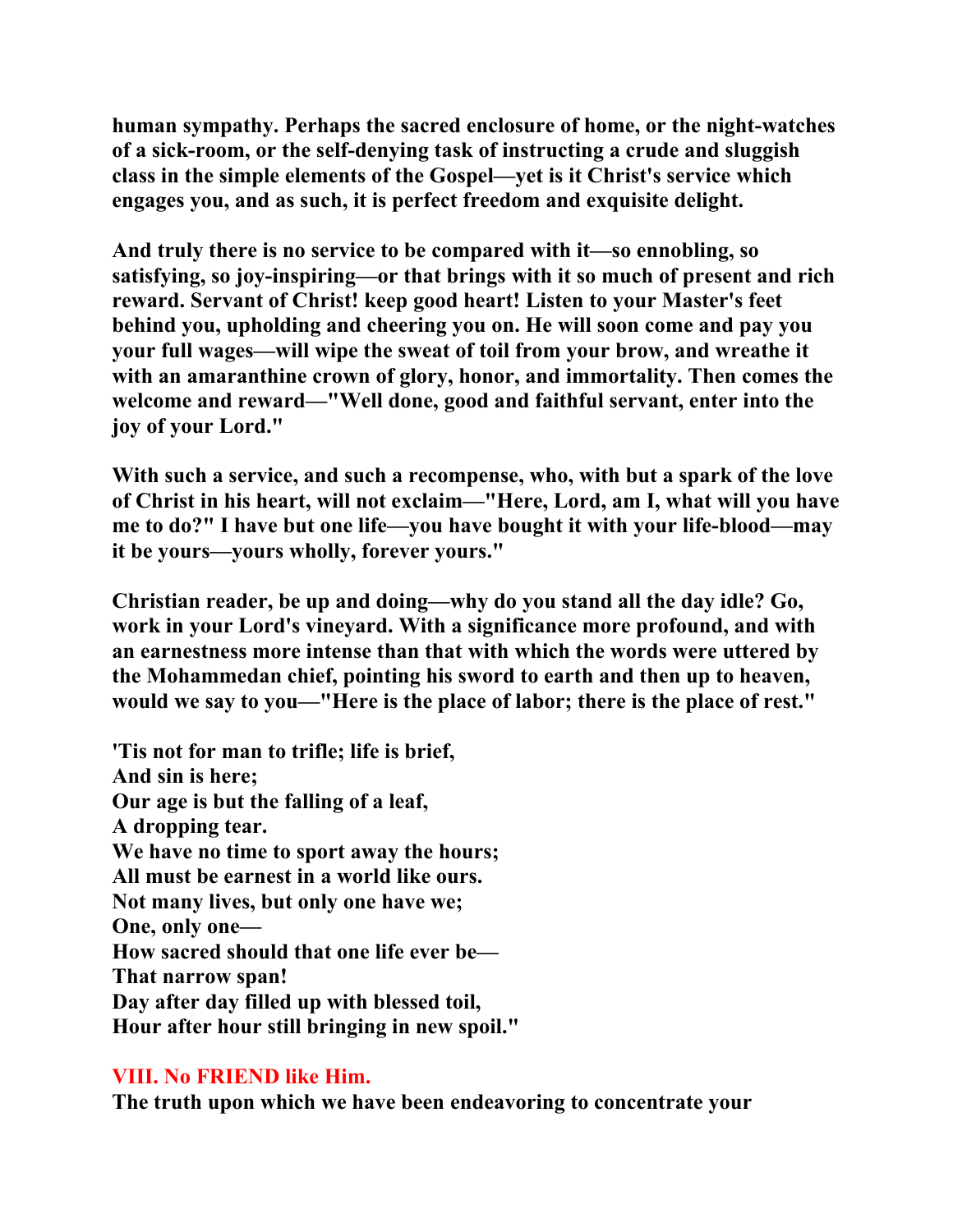**thoughts, and with which we would yet a few moments longer detain you, is one of great practical influence. It chimes with every event, circumstance, and situation of your life. Let your faith deal with it as a divine verity, as a practical reality, that in whatever position God places you, he intends, by his dealings in providence, and by his teaching in grace, to bring you into the deeper experience of this the most precious of all experimental and practical truths—"No one can meet my case like Christ."** 

**Whatever, through this year, your position may be—and I will hypothetically place it—let faith reason thus—"I am in great adversity; why should I resort to the help of man, he may fail me—there is none like Christ. I am in profound grief, my heart is melted within me; why should I repair to the soothing of human sympathy, it may disappoint me—there is none like Christ. I am in a great strait; insurmountable difficulties, inextricable perplexities weave their network around my path, and I am at my wit's end; why should I betake myself to human counsel—it may mislead me—there is none like Christ. My future looks dark and lowering—disease undermining my health—my energies failing, and the duties, responsibilities, and labors for which I have taxed my utmost powers, all lie untouched and neglected, yet why should I despond—there is none like Christ. My temporal circumstances are narrowing, resources fail me, poverty, with its humiliating attendants, stares me in the face, yet why should I yield to unbelief—there is none lice Christ. My corruptions are strong, my temptations irresistible, my sins many, my doubts and fears weigh me down to the dust, yet why should I despair there is none like Christ. I am approaching the solemn hour of death, heart and flesh are failing me, and the veil of eternity is slowly rising to my view, yet why should I fear, and tremble, and shrink back, I have committed my soul to my Savior, and—there is none like Christ."** 

**And, oh! what a mercy that you have never found one that could for a moment take his place; that, separated, perhaps exiled from all others, you are enclosed to Christ alone, nor wish another being to share your confidence or divide your affection with him. It is possible that you have made the experiment. You have traveled the circle of creation's good, have sipped at many springs, have gathered many flowers, have sought repose in many an embowered spot, but all have failed. You have returned to your true rest, exclaiming—"None like Christ. I find no love so soothing as his, no friendship so true, so gentle as his, no communion like communion with him. Christ is my all and in all."**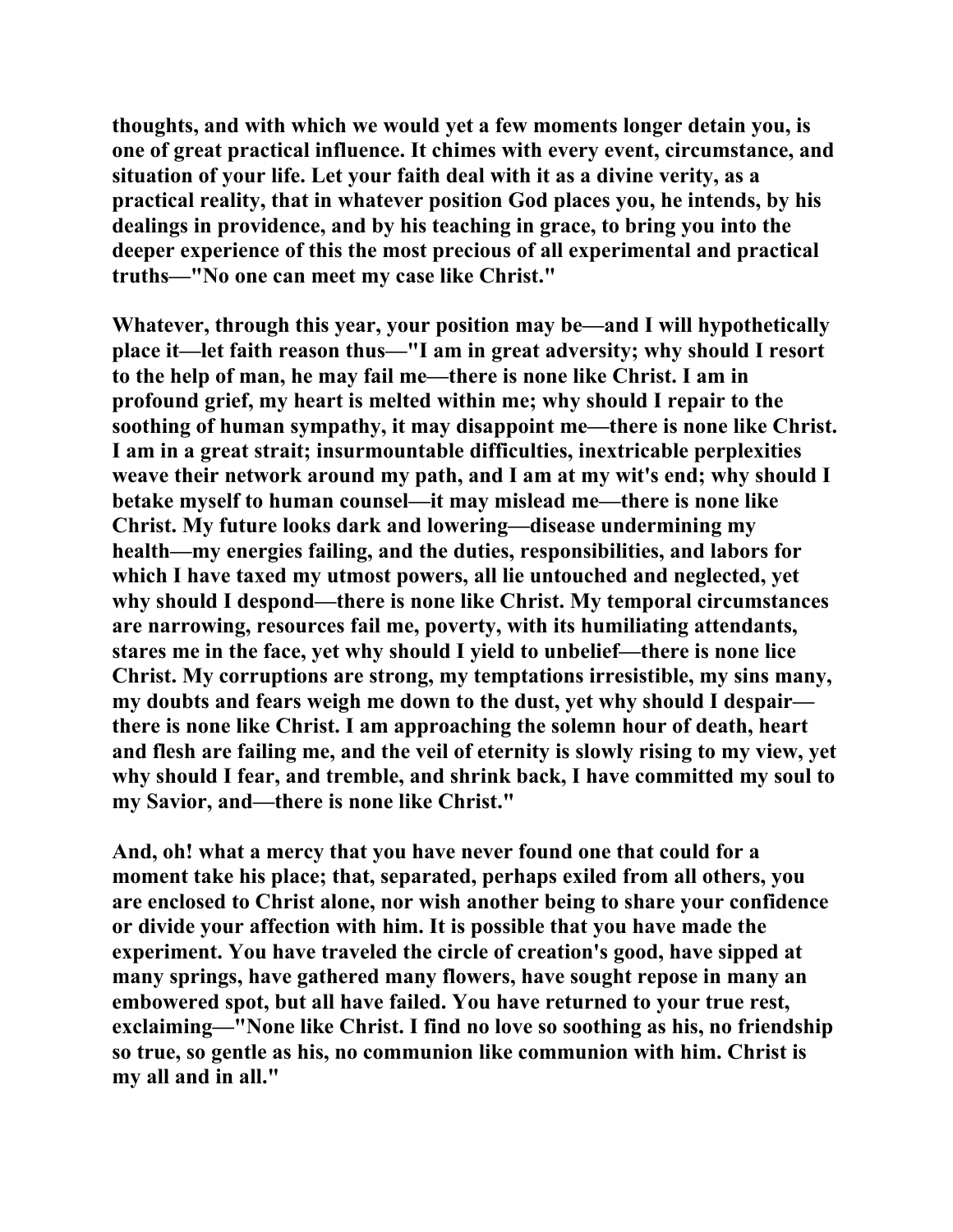**Does the world challenge—"What is your beloved more than another beloved?" Your answer is at hand—"My beloved bore my sins, opened in his heart a fountain in which I am washed whiter than snow. My beloved sustains my burdens, counsels my perplexities, heals my wounds, dries my tears, supplies my needs, bears with my infirmities, upholds my steps, and cheers my pathway to the tomb. My beloved will be with me in the valley of the shadow of death, and with his presence I shall fear no evil. My beloved has gone to prepare a place for me in the many-mansioned house of my Father, and will come again and receive me to himself, that where he is, I may be also. My beloved will walk with me in the gold-paved streets of the new Jerusalem, will lead me to fountains of living waters, and will wipe every tear from my eyes. This is my beloved, and this is my Friend!"** 

**Therefore Stand Firm. And yet have we need of constant vigilance, lest we should not always and in everything give Christ the preeminence. The rival interests, and the antagonistic forces of the world and the flesh are in perpetual play. These demand that, with the prophet, we should "stand continually upon the watchtower in the daytime, and be set in our wards whole nights." Should you discover any encroachment of your worldly calling upon the claims Christ has to your time and service, any rival affections to the claims he has to your whole heart, any secret demur to the claims he has to your unreserved obedience; should you, in a word, detect the undue ascendency or influence of any one being or object whose presence and power tends to shade the beauty, lessen the attractions, weaken the supremacy, or share the throne of Christ in your soul—that being and that object must be relinquished at once and forever!** 

**Oh! what competitor can stand side by side with Christ? No minister, or pastor, or church, or friend, or companion, can bear a moment's comparison with Jesus. Not one who can assist you, defend you, provide for you, or bear with you as Jesus, who when the snow-flakes of wintry adversity fall thick and fast, and its cold blast moans drearily around you, will not leave yet side, who will be first to enter the house of woe, across whose threshold the loved remains have just been borne, to speak words of comfort to your bereaved heart; who will sustain you in languor, bend over you in sickness, and when the last look, before the eye is fixed and glazed, and the last breath, before the lips are mute and immovable in death, shall come, will be with you, viewless and noiseless to the attendant watchers, sustaining your spirit in the parting hour, then bearing it in his own warm bosom to the home eternally made ready. Then cling and adhere to Christ, and in all things give him the**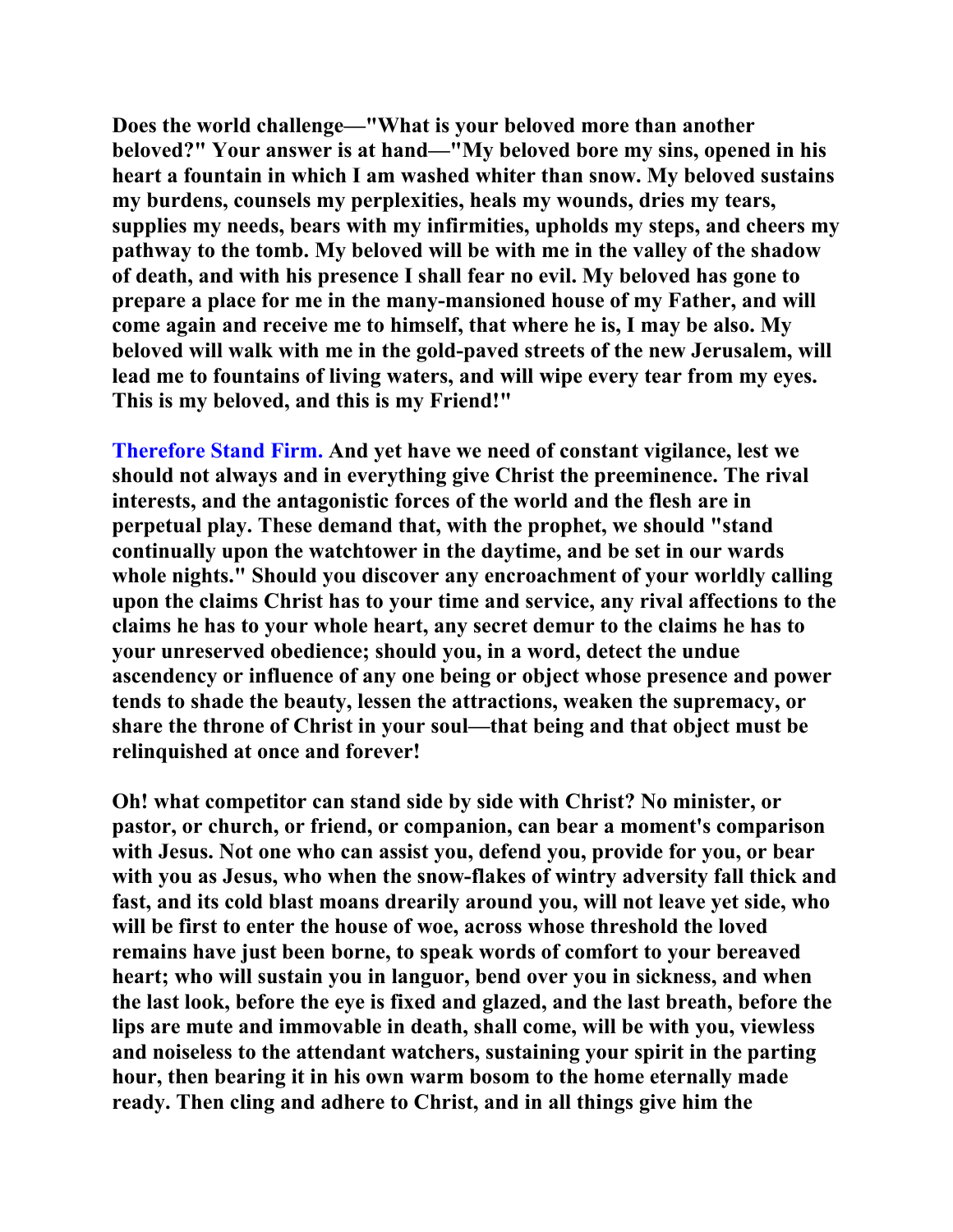**preeminence.** 

**"Enthrone the precious Savior in your heart, Let all your homage unto him be paid; Allow no idol to usurp in part The glory due to him who all things made. In thought, word, deed, your life to him be given, You shall be blessed on earth, and saved in heaven."** 

**Be Faithful to His Word. There is yet another caution I would venture to give in reference to some of the social and popular movements of the day, the tendency of which, without due vigilance on the part of the sincere and earnest friends of true religion, may be adverse to its best interests, fatally injurious to the individuals contemplated by these movements, and subversive of the supremacy of Christ and his truth. We hail with gratitude and hope all efforts to advance "social science" and intellectual improvement, provided those endeavors are sustained and sanctified by Christian principle. I am thoroughly convinced that true national advancement can only be successfully secured by the power of a living Christianity. All other modes of elevating the masses utterly fail of reaching them. It is impossible to close the eye to the fact that, after all the exertions of our literary and scientific institutions, our libraries, reading-rooms, and lectures, there teems outside and far beyond our efforts, a vast outlying population of living beings, dwelling in ignorance and neglect, each one of whom might give utterance to the exclamation—"No man has cared for my soul!"** 

**By what agency are we to compass and by what means are we to instruct them? We at once answer, by the feet of the city and the rural missionary, and by the sole instrument of Christ's Gospel. But widely different from this is the object promoted by "social science" and its kindred associations. And what is the result? We are advancing in secular knowledge and science, but, at the same time, we are equally advancing in worldliness, luxury, and indulgence; in extravagance of dress, and modes of life that, in numerous cases, far overtop reasonable and legitimate income. The consequences must be serious! The history of nations is luminous in the testimony it bears to the fact that high perfection in art and science, in intellectual improvement, luxury, and indulgence, apart from the conservative influence of Christianity, has ever been the culminating point that has marked their decadence and dissolution. We have passed through one phase of our national history, and "heroworship" is nearly giving place to the worship of "social science," secular**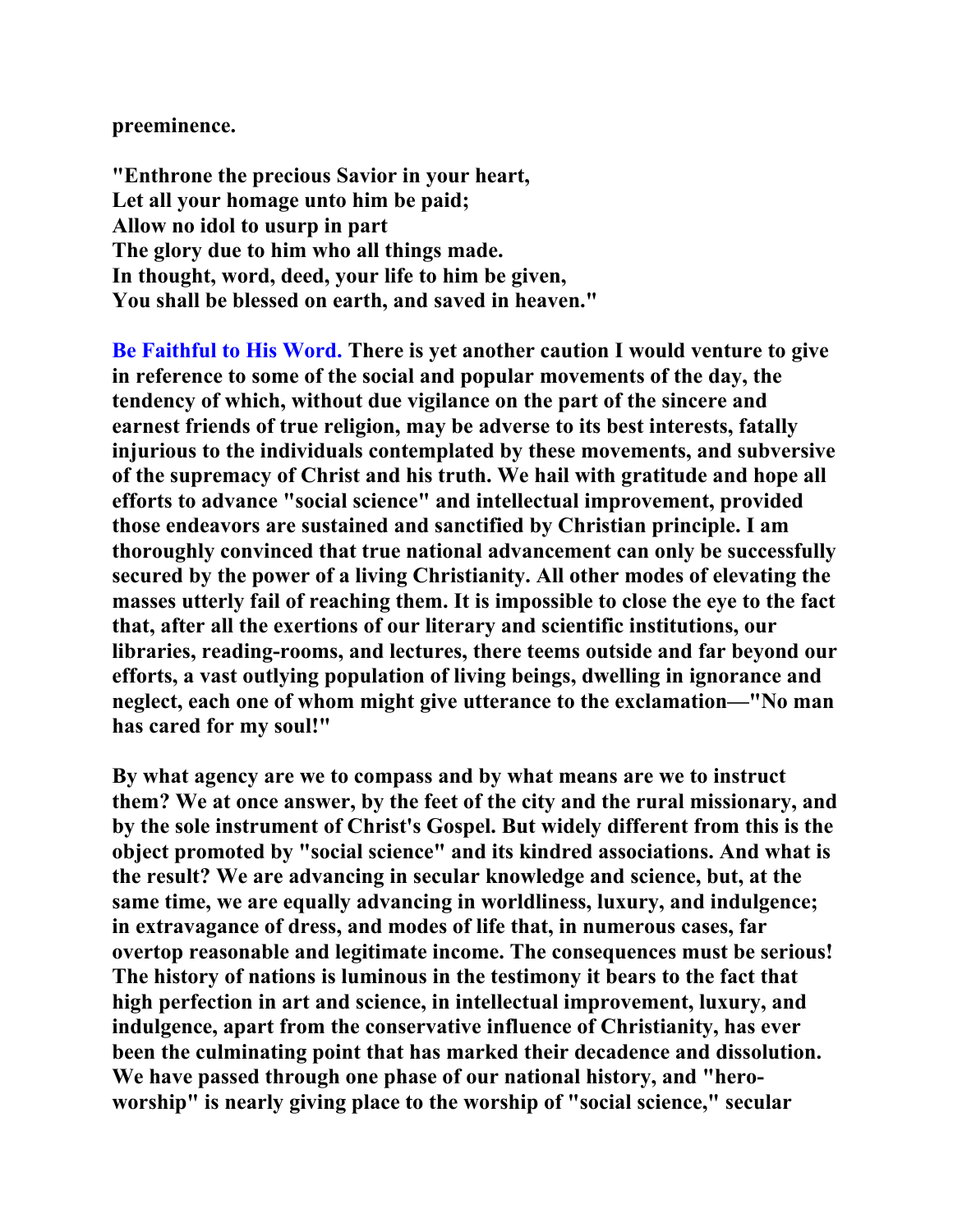**knowledge, and intellectual advancement. I can not look but with the most painful apprehension and alarm upon the unchristianized condition toward which we are as a nation fast drifting. Compromise at home, and neutrality abroad, is gradually blotting Christianity from our national escutcheon. It seriously behooves the ministers of the Gospel, our devout statesmen and senators, to be fully awake. If we are to retain the position God has given us in the scale of nations, or to rise to a yet loftier altitude of moral greatness and power, it will not be by the means of social science, worldly knowledge, wealth, luxury, and refinement—but by the influence of a living, vitalizing Christianity alone!** 

**The Bible and its religion must be paramount; Christ and his Gospel must have the preeminence. Reason and learning must stand at the bar of Revelation, reverence its precepts, adopt its principles, and obey its voice. The moment that finds this nation glorying in her strength, in her wisdom, in her wealth, in her prowess, in her social progress, and in her high civilization, will date the beginning of her decline, and foreshadow the certainty of her downfall as a great, religious people; and her last history, like that of Greece and Rome, will be written in mourning, lamentation, and woe. Let the apostles and promoters of social science and of secular knowledge solemnly beware how, in the advancement of their objects, they ignore our Bible and abjure our God!** 

**Be Spiritually Minded. It is an important practical deduction from the subject of these pages, that if true godliness is anything to us, it surely must be everything. There is no principle God has more closely and universally calculated in the universe than 'harmony'. And it is this nice adjustment, this perfect balance, and exquisite symmetry, everywhere pervading his works, which proves the mind that planned and the power that executed to be one and the same—divine.** 

**Now it is this same harmony, as exhibited in true godliness, which illustrates its beauty and augments its power. How much is true religion shorn of its strength by the lack of more spiritual-mindedness in its professors! The worldly amusements to which many addict themselves—the opera, the cardplaying, the ball, the gay party, the novel-reading, the luxurious living, the extravagant customs in which multitudes of religious professors, church members and communicants indulge, are sad blots upon their avowed Christianity, and effectual hindrances to the advancement of religion in their own souls and in the world. Oh! that with us vital religion—the pure, simple,**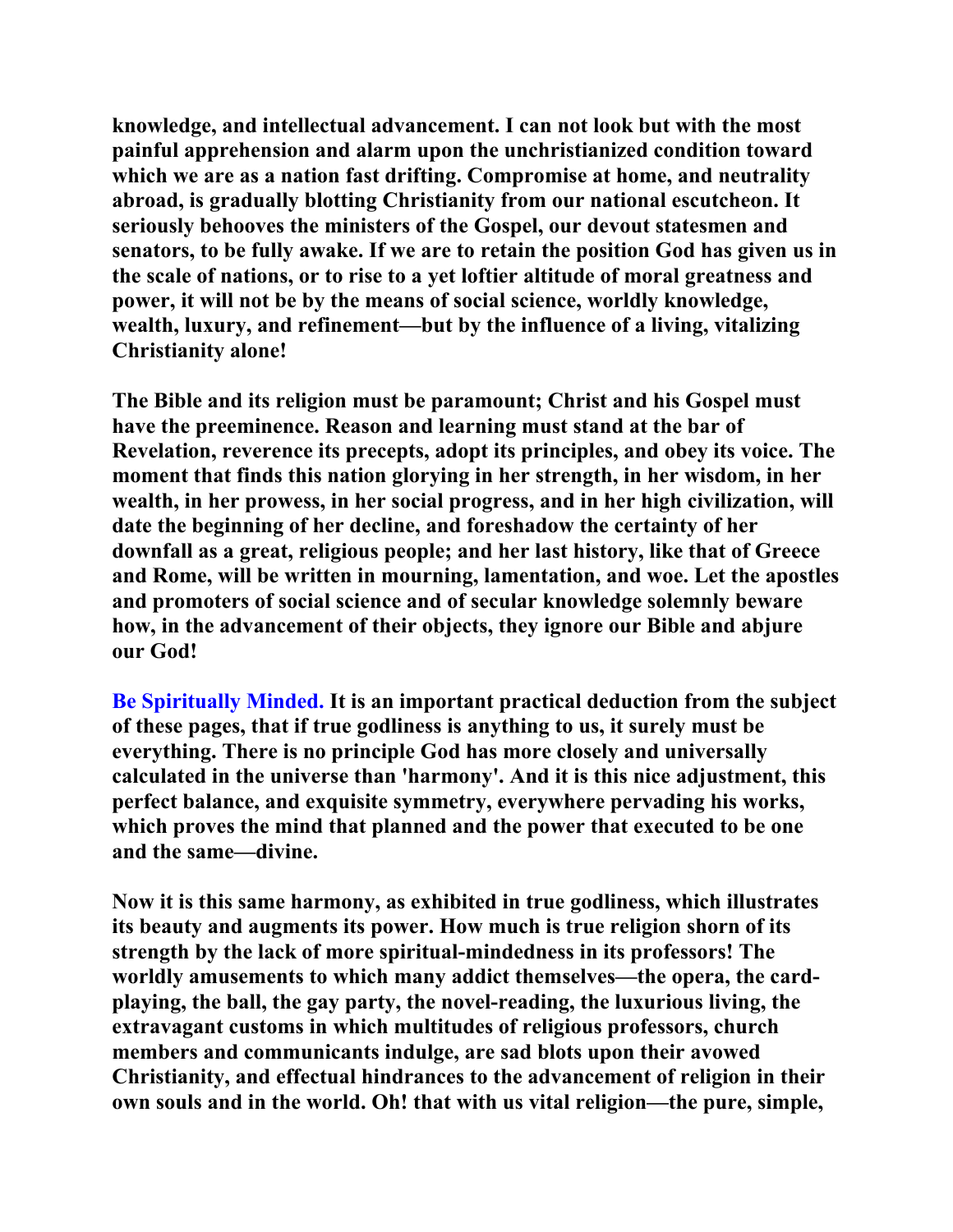**self-denying, unearthly religion of Christ—might be paramount; its holy influence permeating our whole being, and giving form and tint and direction to all our engagements and conduct.** 

**Difficulties we shall, indeed, have to overcome in the world, and, perhaps, opposing influences in our own homes; nevertheless, if Christ sees that our hearts are set upon ruling our lives by his divine precept, "Seek first the kingdom of God and his righteousness," he will aid our holy strivings and give his grace that, in our principles, our spirit, and our conduct, yes, in all things and everywhere, Christ may have the preeminence.** 

**My reader, what is your "beloved"? If it is not Christ, what is it? The world? the creature? wealth? self? Are these the objects you place in competition with the Redeemer, and prefer to a religious life, a happy death, and a glorious eternity? Oh! what will they avail you when Christ, the Savior you have slighted, despised, and neglected, cites you to his judgment bar? Without the experience of a real conversion, of the new birth, of a saving interest in Jesus, should you die this year, you are forever lost! Pause, solemnly pause, upon the threshold of a new period of your probation, and ask the Holy Spirit to enthrone the Savior upon your loving, believing heart, that henceforth Christ may be the first, Christ the chief, Christ preeminent; so that for you to live or die may truly and emphatically be CHRIST; and then Christ and you will be together through eternity!** 

**There is None like Him. Such is the truth, child of God, your heavenly Father has given you to learn through this coming year—None like Christ! Could he bring you into the experience of a truth more needful, more sanctifying, or more precious? Impossible! Strive after a closer walk, a more childlike transfer of every care, anxiety, and need to your heavenly Father, and his beloved Son, your elder brother. "He cares for you." Do not overlook today, in your anxious thoughts about the morrow. Travel not out of the present into the future. The grace that supports, the love that comforts, the resources that supply today's need, will, with tomorrow's demand, be ready at your hand. Do justice to the solemn present, and live with the same calm reliance upon God, and looking to Jesus, as if there but one second of time intervening between you and your heavenly home. Make the prayer your own of one of the earliest missionaries of the Cross to Ireland—"May the strength of God pilot me this day, the power of God preserve me, the wisdom of God instruct me, the eye of God view me, the ear of God hear me, the hand of God protect me, the way of God direct me, the shield of God defend me. Christ be with me, Christ before**